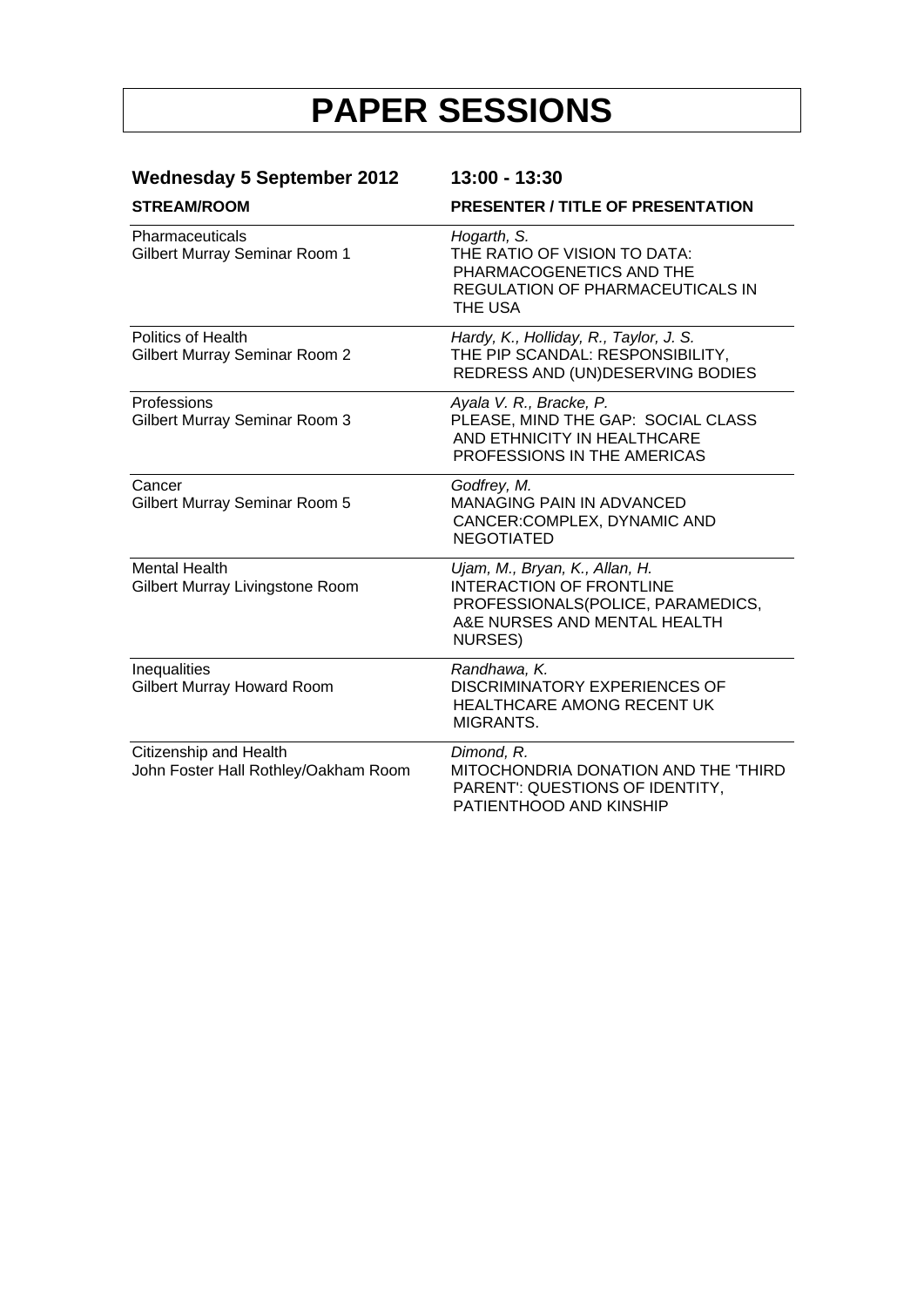| <b>Wednesday 5 September 2012</b>                              | 13:35 - 14:05                                                                                                                                                                                                                    |
|----------------------------------------------------------------|----------------------------------------------------------------------------------------------------------------------------------------------------------------------------------------------------------------------------------|
| <b>STREAM/ROOM</b>                                             | <b>PRESENTER / TITLE OF PRESENTATION</b>                                                                                                                                                                                         |
| Pharmaceuticals<br>Gilbert Murray Seminar Room 1               | Ozieranski, P., McKee, M., King, L.<br>THE POLITICS OF HEALTH TECHNOLOGY<br>ASSESSMENT IN POLAND                                                                                                                                 |
| <b>Politics of Health</b><br>Gilbert Murray Seminar Room 2     | Holliday, R., Bell, D., Cho, J. H., Hardy, K.,<br>Cheung, O., Hunter, E., Jones, M., Probyn, E<br>LOCATING COSMETIC SURGERY TOURISM                                                                                              |
| Professions<br>Gilbert Murray Seminar Room 3                   | Meul, I., Schepers, R.<br>'EVERY DISEASE A PHYSICIAN' - THE<br>PROFESSIONALIZATION OF BELGIAN<br><b>MEDICAL SPECIALISTS</b>                                                                                                      |
| Cancer<br>Gilbert Murray Seminar Room 5                        | Green, T., Martins, T., Hamilton, W., Rubin,<br>G., Macleod, U.<br>GPS, RISK ASSESSMENT TOOLS FOR<br>CANCER DIAGNOSIS AND CLINICAL<br><b>ACUMEN: A QUALITATIVE EVALUATION</b>                                                    |
| <b>Mental Health</b><br>Gilbert Murray Livingstone Room        | Shepherd, N., Meehan, T.<br>SUPPORT WORKERS IN MENTAL HEALTH<br>CARE: WHAT ARE THE IMPLICATIONS FOR<br>THE "SYSTEM OF OCCUPATIONS"?                                                                                              |
| Inequalities<br>Gilbert Murray Howard Room                     | Beagan, B., Bryson, M., Fredericks, E.<br>I'M DOING MANY OF THE SAME THINGS<br>WITH EVERYBODY, REGARDLESS OF<br><b>ORIENTATION OR GENDER': PHYSICIAN</b><br><b>EXPERIENCES PROVIDING PRIMARY CARE</b><br>TO LGBTQ WOMEN PATIENTS |
| Gender<br>John Foster Hall Swithland Room                      | Williamson, E., Hester, M., Jones, S. K.,<br>Feder, G.<br>ASKING MEN ABOUT DOMESTIC VIOLENCE<br>AND ABUSE (DVA) IN A GP SETTING:<br>RECRUITMENT AND PARTICIPATION                                                                |
| Lifecourse<br>John Foster Hall Tilton Room                     | Borgstrom, E.<br>'I NEED TO ASK YOU A FAVOUR':<br>EXPERIENCES OF A RELUCTANT 'EXPERT'                                                                                                                                            |
| Citizenship and Health<br>John Foster Hall Rothley/Oakham Room | Foster, V.<br>'WE JUST WANT TO GIVE SOMETHING<br>BACK' ALTRUISM AND DATA SHARING IN<br>NEONATAL SERVICES                                                                                                                         |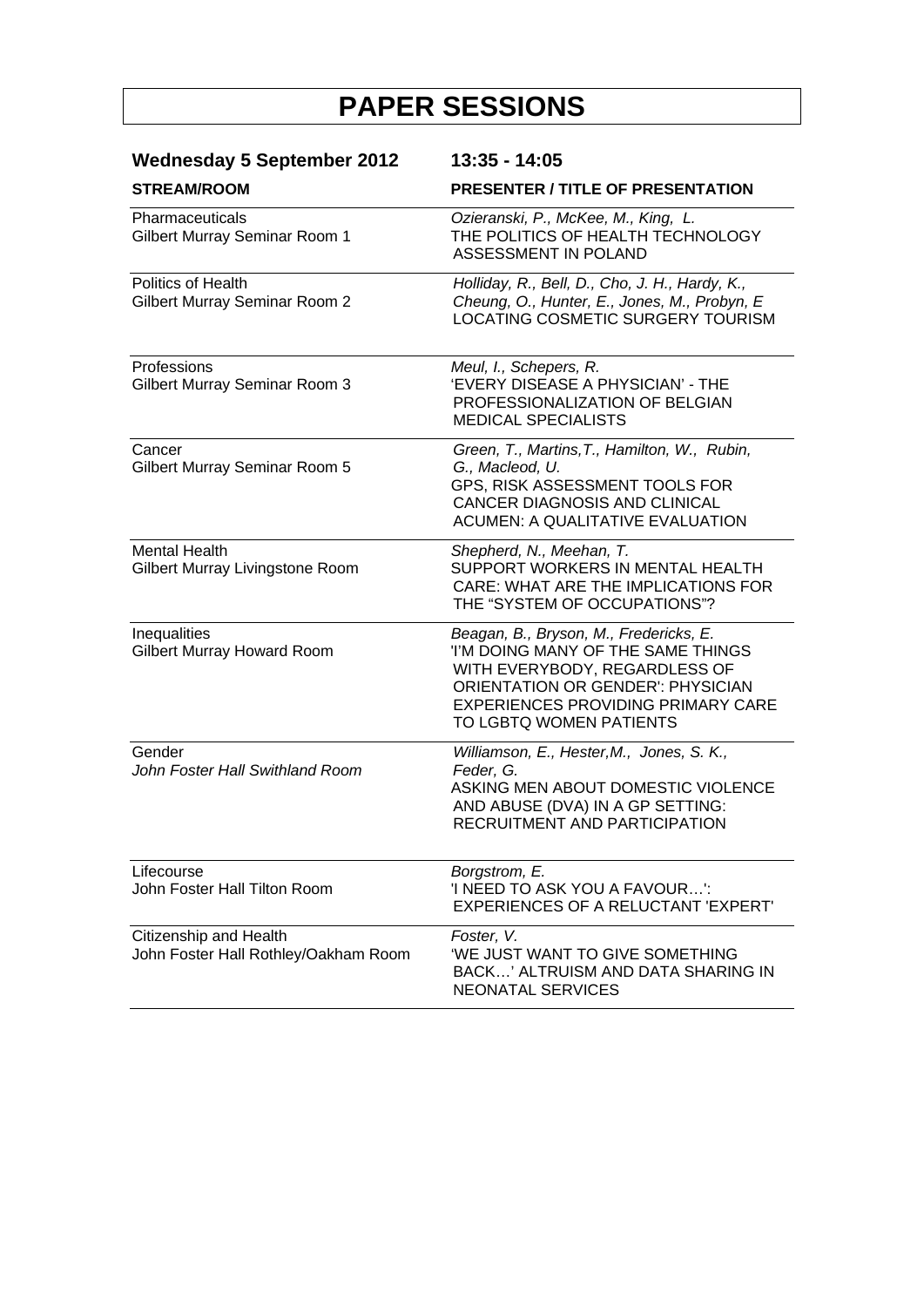| <b>Wednesday 5 September 2012</b><br><b>STREAM/ROOM</b>        | 14:10 - 14:40<br><b>PRESENTER / TITLE OF PRESENTATION</b>                                                                                                       |
|----------------------------------------------------------------|-----------------------------------------------------------------------------------------------------------------------------------------------------------------|
|                                                                |                                                                                                                                                                 |
| <b>Politics of Health</b><br>Gilbert Murray Seminar Room 2     | Mair, F., Browne, S., Macdonald, S.<br>HEALTHCARE ACCESS: DOES CANDIDACY<br>AID OUR UNDERSTANDING OF THE<br><b>EXPERIENCE OF CHRONIC CONDITIONS?</b>            |
| Professions<br>Gilbert Murray Seminar Room 3                   | Moffatt, F., Timmons, S., Martin, P.<br>THE CONSTRUCTION OF PRODUCTIVITY IN<br>THE UK NATIONAL HEALTH SERVICE -<br>TOWARDS A NEW PROFESSIONALISM?               |
| Cancer<br>Gilbert Murray Seminar Room 5                        | Fredericks, E.<br>"SOME WOMEN ARE JUST SO MUCH BETTER<br>THAN ME": GOVERNMENTALITY ENACTED<br>THROUGH THE BREAST CANCER SOCIAL<br><b>MOVEMENT</b>               |
| <b>Mental Health</b><br>Gilbert Murray Livingstone Room        | Norvoll, R., Molewijk, A., Pedersen, R.<br>THE EUROPEAN AND US INITIATIVES TO<br>REDUCE COERCION IN MENTAL HEALTH<br><b>SERVICES</b>                            |
| Inequalities<br>Gilbert Murray Howard Room                     | Williams, R., Williams, R., Hewison, A.<br>AFRICAN AND AFRICAN CARIBBEAN<br>FATHERHOOD AND CHILDREN'S MENTAL<br><b>WELLBEING</b>                                |
| Gender<br>John Foster Hall Swithland Room                      | Reed, K.<br>WHAT WILL BE WILL BE, WHY WORRY?<br><b>EXPLORING THE ROLE OF FAMILY GENETIC</b><br>HISTORY ON MEN'S ATTITUDES TOWARDS<br><b>HEALTH AND DISEASE</b>  |
| Lifecourse<br>John Foster Hall Tilton Room                     | Caswell, G., Pollock, K., Walker, W.,<br>Harwood, R., Porock, D.<br>A QUALITATIVE EXPLORATION OF DYING<br>WITH DEMENTIA IN THE ACUTE HOSPITAL<br><b>SETTING</b> |
| Citizenship and Health<br>John Foster Hall Rothley/Oakham Room | Salter, C., Stöckl, A.<br>THE NEW EMERGING PARADIGM OF HEALTH<br>LITERACY: LESSONS IN COMPLEXITY<br><b>REDUCTION</b>                                            |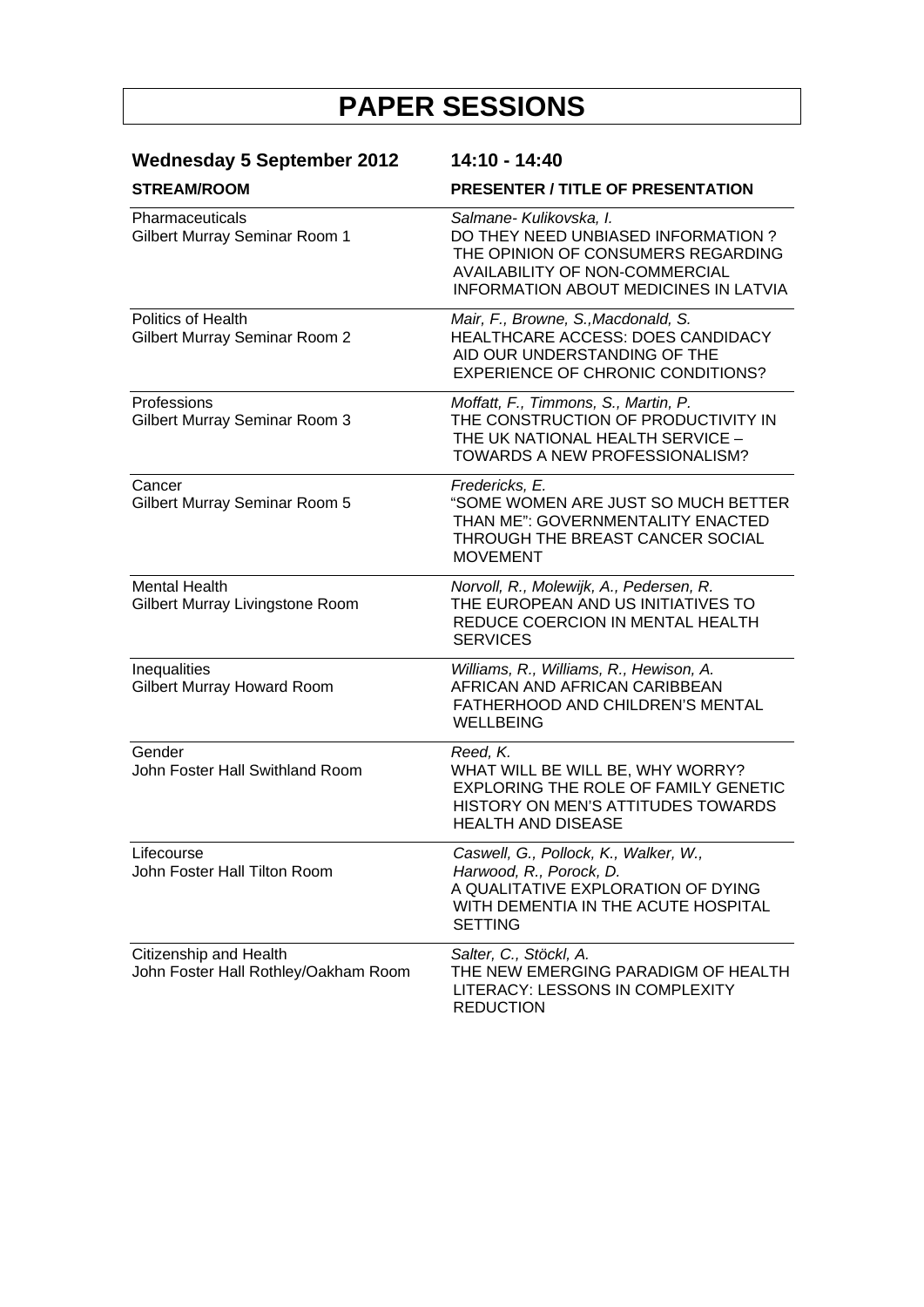| <b>Wednesday 5 September 2012</b><br><b>STREAM/ROOM</b>        | 14:45 - 15:15<br><b>PRESENTER / TITLE OF PRESENTATION</b>                                                                                                                                                                           |
|----------------------------------------------------------------|-------------------------------------------------------------------------------------------------------------------------------------------------------------------------------------------------------------------------------------|
|                                                                |                                                                                                                                                                                                                                     |
| <b>Politics of Health</b><br>Gilbert Murray Seminar Room 2     | Polzer, J. C., Knabe, S.<br>HOW TO BE "ONE LESS" CERVICAL CANCER<br>MORTALITY: GLOBAL BIOPOLITICS AND<br>STATISTICAL CONSTRUCTIONS OF LIVES<br>WORTH SAVING IN HPV VACCINATION<br><b>DISCOURSE</b>                                  |
| Professions<br>Gilbert Murray Seminar Room 3                   | Martin, G., Armstrong, N., Aveling, E. L.,<br>Herbert, G., Dixon-Woods, M.<br>PROFESSIONALISM REINVIGORATED OR<br>PROFESSIONALISM REDUNDANT?<br>HARNESSING CLINICAL COMMUNITIES TO<br><b>IMPROVE HEALTHCARE QUALITY</b>             |
| Cancer<br>Gilbert Murray Seminar Room 5                        | Broom, A., Kirby, E.<br>THE ART OF LETTING GO: REFERRAL TO<br>PALLIATIVE CARE AND ITS DISCONTENTS                                                                                                                                   |
| <b>Mental Health</b><br>Gilbert Murray Livingstone Room        | Lavis, A., Lester, H., McCarthy, L.,<br>Birchwood, M.<br>"THE DAYS JUST SEEMED LIKE HUGE<br><b>VOIDS:" SUBJECTIVITIES AND USES OF TIME</b><br>AMONG CAREGIVERS OF INDIVIDUALS<br>AFFECTED BY A FIRST EPISODE OF<br><b>PSYCHOSIS</b> |
| Ethnicity<br>Gilbert Murray Howard Room                        | Brekke, I., Schøne, P.<br>HEALTH AND SICKNESS ABSENCE AMONG<br>NATIVE AND IMMIGRANT WORKERS IN<br><b>NORWAY</b>                                                                                                                     |
| Gender<br>John Foster Hall Swithland Room                      | MacLean, A., Hunt, K., Smith, S., Wyke, S.<br>RECONSTRUCTING MORAL INTEGRITY?<br>DIFFERENCES AND SIMILARITIES ACROSS<br>MEN'S AND WOMEN'S RETROSPECTIVE<br>ACCOUNTS OF RESPONDING TO<br>SYMPTOMS OF LUNG CANCER                     |
| Lifecourse<br>John Foster Hall Tilton Room                     | Ellis, J.<br>THE EVERYDAYNESS OF DYING: OBJECTS,<br><b>IMAGINATION AND THE MATERIALITY OF</b><br>FAMILY RELATIONS NEAR THE END OF LIFE                                                                                              |
| Citizenship and Health<br>John Foster Hall Rothley/Oakham Room | Holme, I.<br>DEATH BY CUPCAKE: HEALTH BEHAVIOUR<br>IN SOCIAL MARKETING                                                                                                                                                              |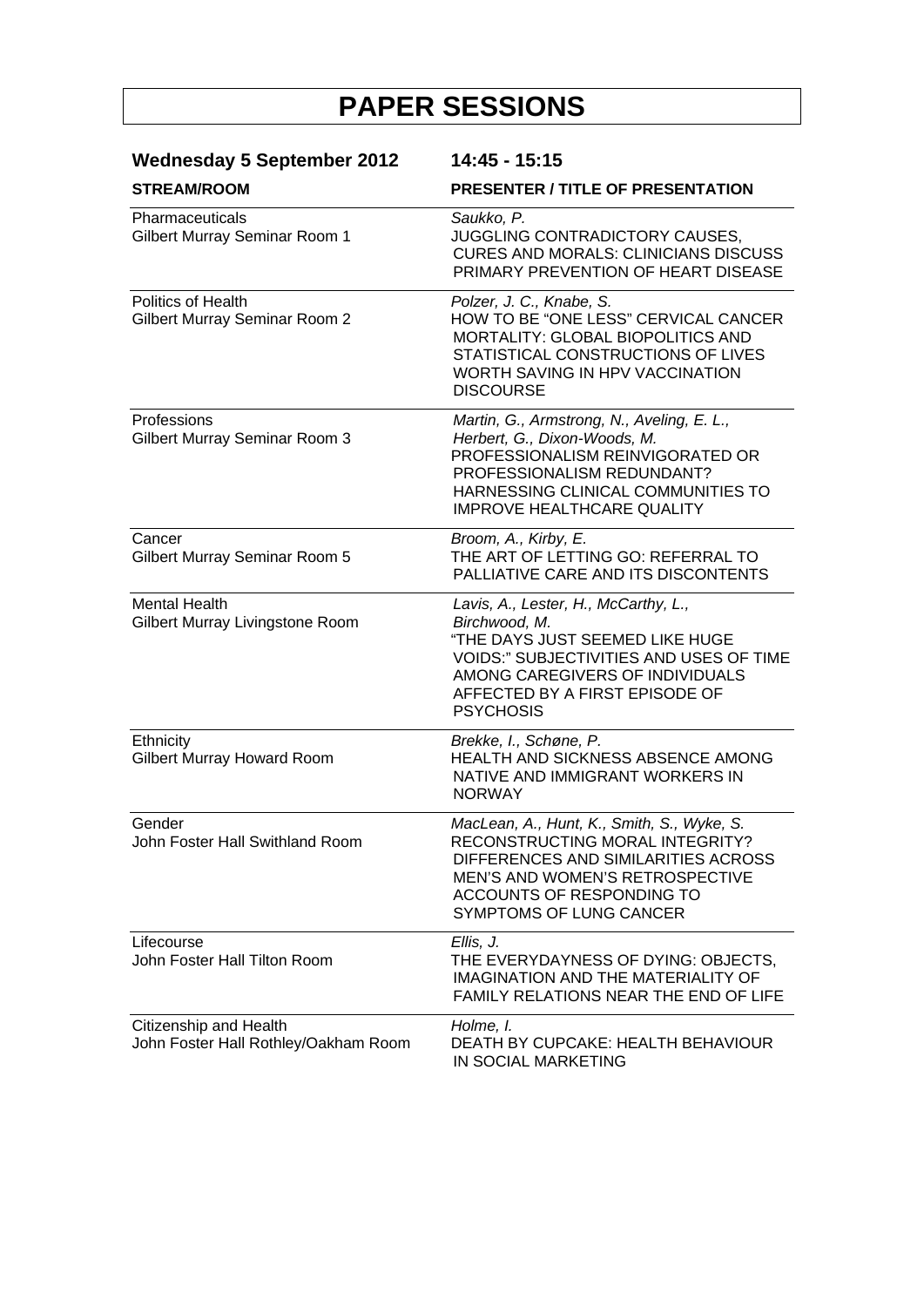| <b>Wednesday 5 September 2012</b><br><b>STREAM/ROOM</b>        | 15:20 - 15:50<br><b>PRESENTER / TITLE OF PRESENTATION</b>                                                                                                                             |
|----------------------------------------------------------------|---------------------------------------------------------------------------------------------------------------------------------------------------------------------------------------|
|                                                                |                                                                                                                                                                                       |
| Politics of Health<br>Gilbert Murray Seminar Room 2            | Herrick, C.<br>SHEBEENS IN THE NEWS: CONTESTING<br>ALCOHOL CONTROL POLICIES IN THE<br>WESTERN CAPE, SOUTH AFRICA                                                                      |
| Professions<br>Gilbert Murray Seminar Room 3                   | Timmons, S., Nairn, S.<br>THE AESTHETIC OF THE EMERGENCY AND<br>THE DEVELOPMENT OF EMERGENCY<br><b>MEDICINE</b>                                                                       |
| Cancer<br>Gilbert Murray Seminar Room 5                        | Arber, A., Odelius, A.<br>THE "NEW NORMAL" DELIVERING<br><b>INFORMATION ABOUT ORAL</b><br>CHEMOTHERAPY IN THE CLINIC                                                                  |
| <b>Mental Health</b><br>Gilbert Murray Livingstone Room        | Lewis, S.<br>DIAGNOSING ANOREXIA: USING AND<br>REFUTING DIAGNOSTIC CRITERIA TO<br><b>CREATE COMMUNITY IN ONLINE ANOREXIA</b><br><b>FORUMS</b>                                         |
| Ethnicity<br><b>Gilbert Murray Howard Room</b>                 | Bradby, H., Davison, C., Green, G., Krause,<br>K., Alex, G., Huschke, S.<br>DIVERSITY AND HEALTH CARE ACCESS:<br><b>ILLNESS STORIES IN FOUR DIFFERENT</b><br><b>EUROPEAN SETTINGS</b> |
| Gender<br>John Foster Hall Swithland Room                      | Ridge, D.<br>'YOU KNOW ABOUT CARS, I KNOW ABOUT<br>THERAPY': HOW NARRATIVE<br>PROFESSIONALS CONSTRUCT MEN AND<br><b>DISTRESS</b>                                                      |
| Lifecourse<br>John Foster Hall Tilton Room                     | Lerum, S. V.<br>LIVING IN A HOME WITH MOTOR NEURON<br>DISEASE: THE PERSPECTIVE OF FAMILY<br><b>CARERS</b>                                                                             |
| Citizenship and Health<br>John Foster Hall Rothley/Oakham Room | Maguire, K.<br>PUBLIC AND PATIENT INVOLVEMENT IN<br>THEORY AND PRACTICE                                                                                                               |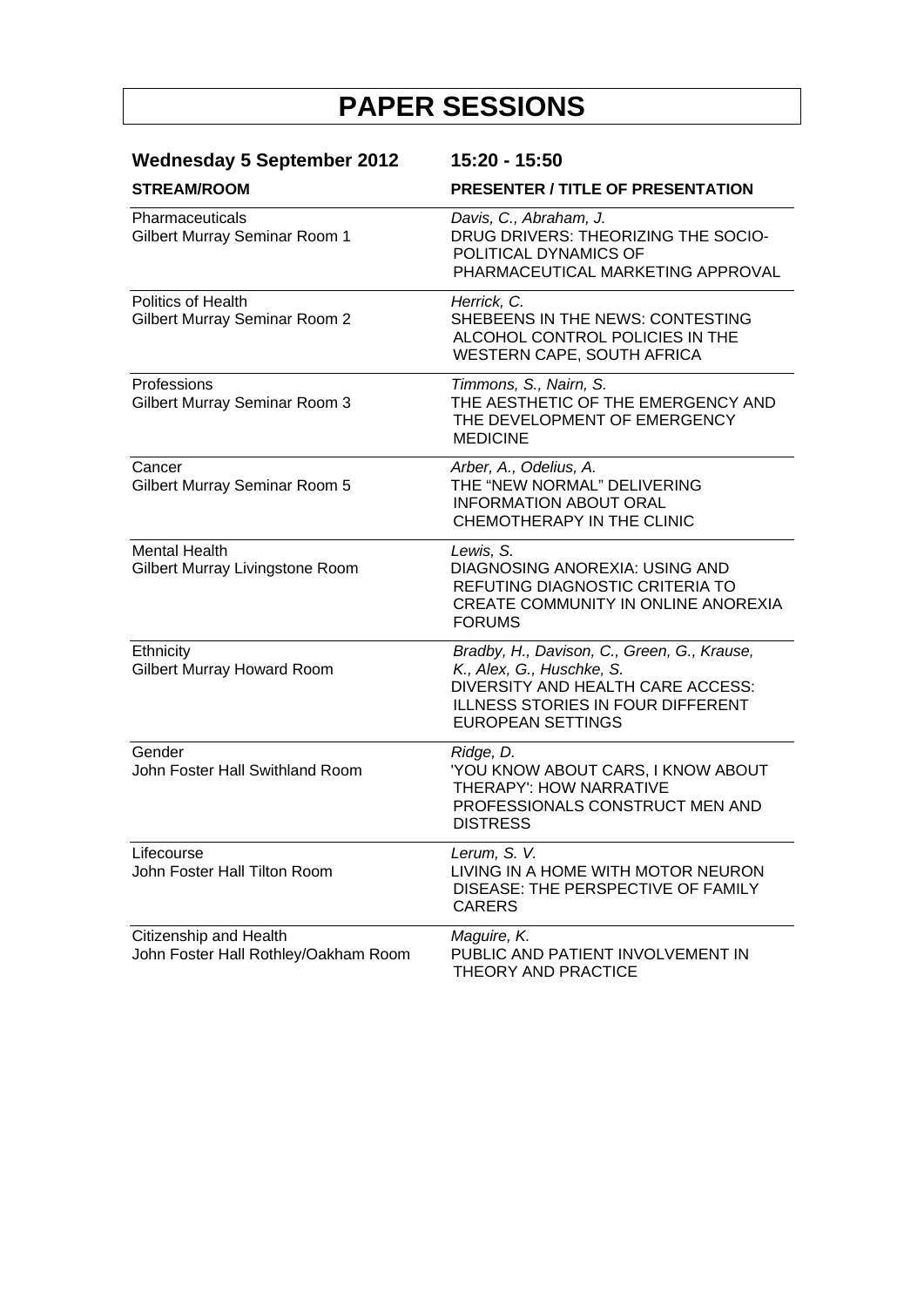| <b>Wednesday 5 September 2012</b><br><b>STREAM/ROOM</b>                   | 15:55 - 16:25<br><b>PRESENTER / TITLE OF PRESENTATION</b>                                                                                                                                                                         |
|---------------------------------------------------------------------------|-----------------------------------------------------------------------------------------------------------------------------------------------------------------------------------------------------------------------------------|
|                                                                           |                                                                                                                                                                                                                                   |
| <b>Politics of Health</b><br>Gilbert Murray Seminar Room 2                | Benzer, M., Benzer, M.<br><b>INDEPENDENCE IN DEPENDENCE</b>                                                                                                                                                                       |
| Professions<br>Gilbert Murray Seminar Room 3                              | Spooner, S.<br>A POETIC REPRESENTATION OF<br>CONTEMPORARY MEDICAL PRACTICE                                                                                                                                                        |
| Cancer<br>Gilbert Murray Seminar Room 5                                   | Halls, A.<br>THE PRESENCE OF WOMEN, THE ABSENCE<br>OF MEN: THE USE OF ONLINE (MALE)<br><b>BREAST CANCER SUPPORT FORUMS</b>                                                                                                        |
| <b>Mental Health</b><br>Gilbert Murray Livingstone Room                   | Lane, P., Harrison, C.<br>MY BUDGET, MY CHOICE: A NARRATIVE<br>ANALYSIS OF MENTAL HEALTH RECOVERY<br><b>BUDGETS</b>                                                                                                               |
| <b>Health Policy</b><br><b>Gilbert Murray Howard Room</b>                 | Alo, O., Babatunde, G.<br>MATERNAL DEATHS IN SOUTHWEST<br><b>NIGERIA</b>                                                                                                                                                          |
| Gender<br>John Foster Hall Swithland Room                                 | Sweeting, H., Bhaskar, A., Hunt, K., Benzeval,<br>M., Popham, F.<br>GENDER ROLE ATTITUDES, WORK AND<br>HOUSEHOLD ROLES AND PSYCHOLOGICAL<br>DISTRESS: ASSOCIATIONS AND TIME<br>TRENDS WITHIN THE BRITISH HOUSEHOLD<br>PANEL STUDY |
| Lifecourse<br>John Foster Hall Tilton Room                                | Chapple, A., Ziebland, S.<br>PRIVATE LIVES AND COLUMN INCHES: A<br>QUALITATIVE STUDY OF HOW PEOPLE<br>BEREAVED BY SUICIDE IN THE UK<br>PERCEIVE NEWSPAPER REPORTING                                                               |
| Experiences of Health and Illness<br>John Foster Hall Rothley/Oakham Room | McCormack, P., Wienroth, M., Hopkins, C.,<br>Joyce, T.<br>WHEN TECHNOLOGY FAILS PATIENTS:<br>PERSPECTIVES OF PEOPLE WITH FAULTY<br>METAL-ON-METAL HIP REPLACEMENTS                                                                |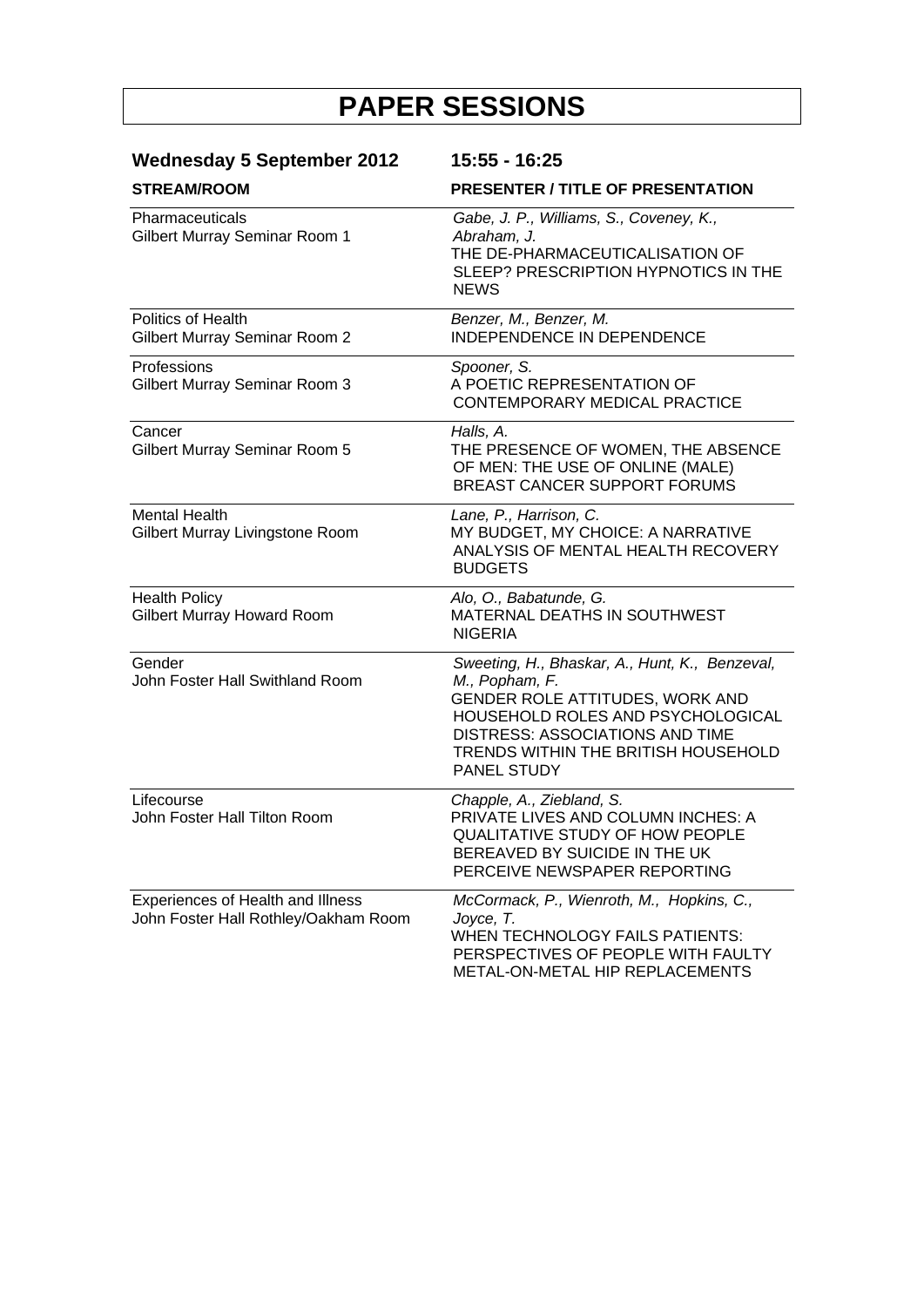| <b>Wednesday 5 September 2012</b>                                         | 16:30 - 17:00                                                                                                                                                                                    |
|---------------------------------------------------------------------------|--------------------------------------------------------------------------------------------------------------------------------------------------------------------------------------------------|
| <b>STREAM/ROOM</b>                                                        | <b>PRESENTER / TITLE OF PRESENTATION</b>                                                                                                                                                         |
| Pharmaceuticals<br>Gilbert Murray Seminar Room 1                          | Chamberlain, K.<br><b>MEDICATIONS AT HOME</b>                                                                                                                                                    |
| <b>Politics of Health</b><br>Gilbert Murray Seminar Room 2                | Ellis, K., Polzer, J., Kothari, A.,<br>Rudman, D.<br>'A BOLD, TRANSFORMATIVE MANDATE':<br>SHAPING HEALTH RESEARCH AND<br>RESEARCHERS IN CANADA THROUGH THE<br>DISCOURSE OF KNOWLEDGE TRANSLATION |
| Professions<br>Gilbert Murray Seminar Room 3                              | Chew, S.<br>"AM I A KNOWLEDGE BROKER?": EXPLORING<br>THE ENACTMENT AND<br>CONCEPTUALISATIONS OF FORMALISED<br><b>INTERMEDIARY ROLES IN AN ACADEMIC</b><br>/PRACTICE PARTNERSHIP                  |
| Cancer<br>Gilbert Murray Seminar Room 5                                   | Montgomery, A., Seale, C., Kelly, M.<br>PROSTATE CANCER INTERFACES:<br>RESONANCE AND DISSONANCE IN THE<br>STRATEGIC AND DIALOGIC FRAMING OF<br>PROSTATE CANCER IN THE UK                         |
| <b>Mental Health</b><br>Gilbert Murray Livingstone Room                   | Barnes, M., Sherlock S., Kessler, D., Thomas<br>LJ., Owen-Smith A., Kuyken W., Lewis G., Wiles<br>NJ., Turner K.<br>DEPRESSED PATIENTS' STRUGGLES WITH<br><b>CBT: A QUALITATIVE STUDY</b>        |
| <b>Health Policy</b><br>Gilbert Murray Howard Room                        | Ogundana, F.<br>TOWARDS AN EFFECTIVE AND<br>SUSTAINABLE MALARIA CONTROL:<br>OWNERSHIP AND USE OF INSECTICIDE<br>TREATED NETS BY PREGNANT WOMEN IN<br>EKITI, SOUTHWEST, NIGERIA                   |
| Gender<br>John Foster Hall Swithland Room                                 | Hartley, J.<br>PUBLIC HEALTH CONNECTIONS: TEENAGE<br>GENDERED IDENTITIES, MEDIA, SEXUAL<br>BEHAVIOUR AND ALCOHOL-USE                                                                             |
| Lifecourse<br>John Foster Hall Tilton Room                                | Watts, J.<br>EXPLORING THE 'SOCIAL' OF SOCIAL WORK<br>PRACTICE IN PALLIATIVE CARE                                                                                                                |
| Experiences of Health and Illness<br>John Foster Hall Rothley/Oakham Room | Rai, T., Lambert, H.S., Ward, H.<br>THE CONSEQUENCES OF HIV DIAGNOSIS<br>ON THE LIFECOURSE OF MIGRANT<br><b>FAMILIES IN INDIA</b>                                                                |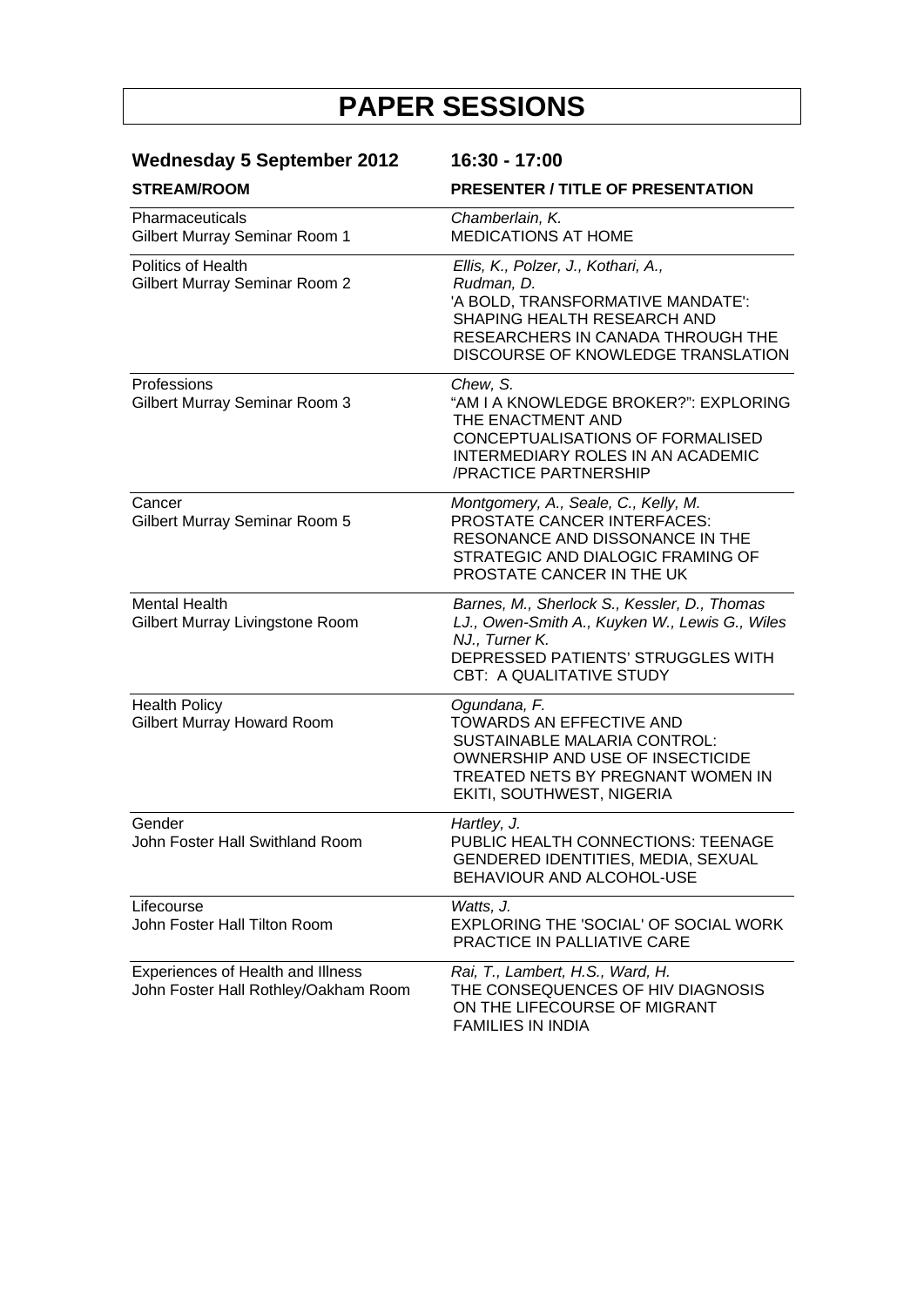| <b>Thursday 6 September 2012</b><br><b>STREAM/ROOM</b>                          | 09:00 - 09:30<br>PRESENTER / TITLE OF PRESENTATION                                                                                                                    |
|---------------------------------------------------------------------------------|-----------------------------------------------------------------------------------------------------------------------------------------------------------------------|
|                                                                                 |                                                                                                                                                                       |
| Methods<br><b>Gilbert Murray Seminar Room 2</b>                                 | Rowa-Dewar, N., Amos, A., Cunningham-<br>Burley, S.<br>TOO OLD TO DRAW? INTRODUCING THE<br>USE OF FLOOR PLANS IN SMOKING IN THE<br>HOME RESEARCH WITH YOUNG PEOPLE    |
| Professions<br>Gilbert Murray Seminar Room 3                                    | Salvage, A.<br>WHO'D BE A HOSPICE NURSE? THE<br>PURSUIT OF AN IDEAL IN NURSING                                                                                        |
| <b>Complementary and Alternative Medicines</b><br>Gilbert Murray Seminar Room 5 | Kovandzic, M., Stambolovic, V.<br>AN ODYSSEY OF EXPLORING CAM IN THE<br>CONTEXT OF PRIMARY CARE IN SERBIA                                                             |
| Lifecourse<br>Gilbert Murray Livingstone Room                                   | Bramwell, D., Rogers, A., Sanders, C.<br>EXPLORING THE ROLE OF EMPLOYERS AND<br>MANAGERS IN SUPPORTING PEOPLE WITH<br>LONG-TERM CONDITIONS IN THE<br><b>WORKPLACE</b> |
| Theory<br><b>Gilbert Murray Howard Room</b>                                     | Spencer, I. H.<br>PSYCHIATRY AND PATIENTS RIGHTS:<br>TOWARDS A MARXIST PERSPECTIVE                                                                                    |
| <b>STS and Medicine</b><br>John Foster Hall Swithland Room                      | Rooke, C. G.<br>CONSTRUCTING NICOTINE-CONTAINING<br>PRODUCTS AND THEIR USERS IN THE UK                                                                                |
| <b>Health Policy</b><br>John Foster Hall Tilton Room                            | Segar, J.<br>THE EMERGING ROLES OF GPS AND<br>MANAGERS IN THE NEW CLINICAL<br><b>COMMISSIONING GROUPS</b>                                                             |
| Experiences of Health and Illness<br>John Foster Hall Rothley/Oakham Room       | Owton, H.<br>EMBODIED, EMOTIONAL AND PERFORMING<br>SPORTSPEOPLE WITH ASTHMA                                                                                           |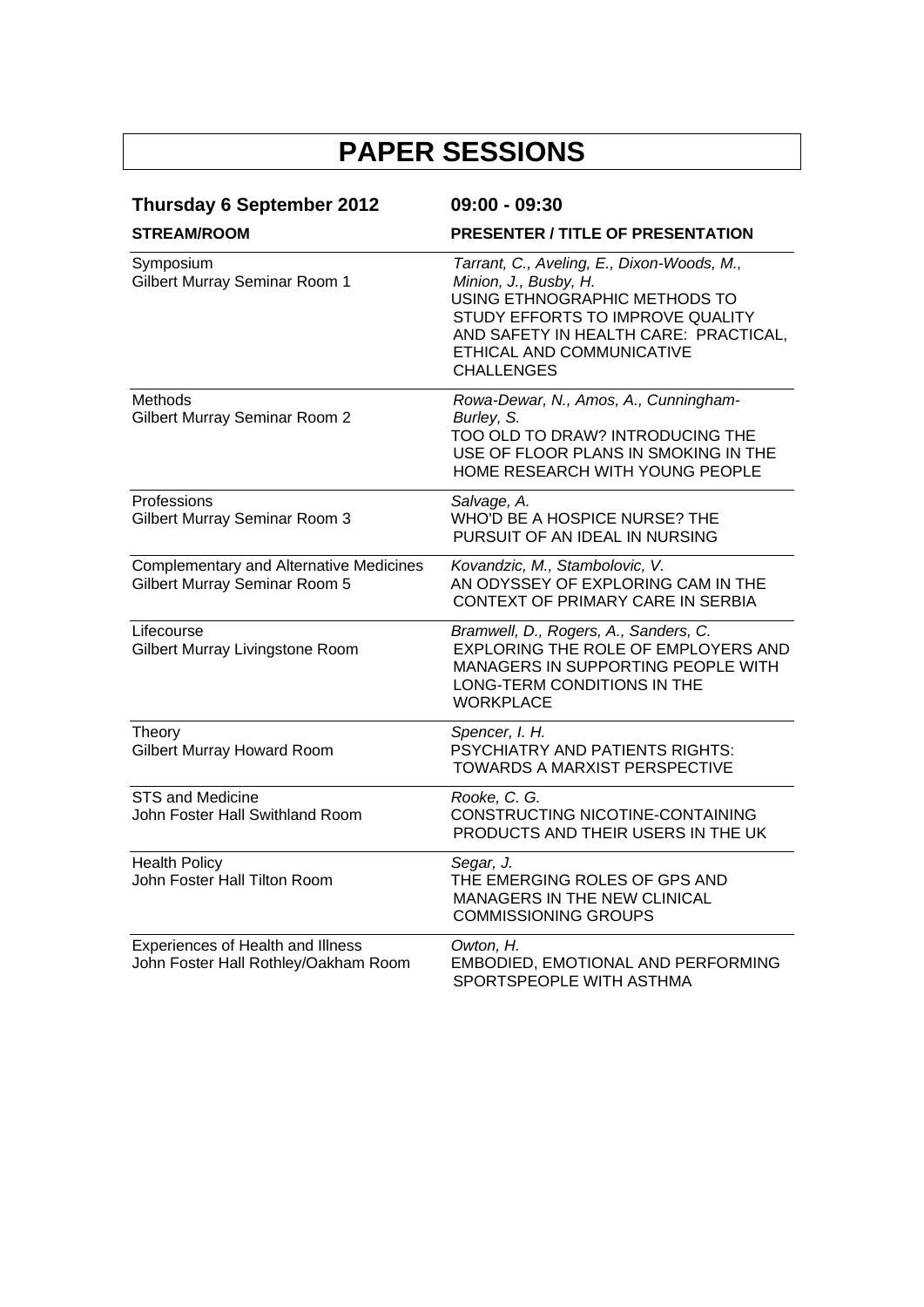| <b>Thursday 6 September 2012</b><br><b>STREAM/ROOM</b>                          | $09:35 - 10:05$                                                                                                                                                                                                   |  |
|---------------------------------------------------------------------------------|-------------------------------------------------------------------------------------------------------------------------------------------------------------------------------------------------------------------|--|
|                                                                                 | <b>PRESENTER / TITLE OF PRESENTATION</b>                                                                                                                                                                          |  |
| <b>Ethics</b><br>Gilbert Murray Seminar Room 2                                  | Cooper, R.<br><b>JUST A FEW STEPS MORE! ETHICAL ISSUES</b><br>IN PROMOTING PHYSICAL ACTIVITY USING<br>THE BUILT ENVIRONMENT                                                                                       |  |
| Professions<br>Gilbert Murray Seminar Room 3                                    | Roe, B.<br>WHO DO YOU THINK YOU ARE?:<br><b>CONSTRUCTING NURSE IDENTITIES</b>                                                                                                                                     |  |
| <b>Complementary and Alternative Medicines</b><br>Gilbert Murray Seminar Room 5 | Spurr, S.<br><b>EXPECTATIONS AND CHALLENGES</b><br><b>EXPERIENCED BY SHIATSU</b><br><b>PRACTITIONERS: AN ETHNOGRAPHY</b>                                                                                          |  |
| Lifecourse<br>Gilbert Murray Livingstone Room                                   | Lowton, K., Hiley, C., Higgs, P.<br>ADULT SURVIVORS OF CHILDHOOD LIVER<br><b>TRANSPLANT: PERSONAL NARRATIVES OF</b><br>AN EMERGING 'NEW' AGEING POPULATION                                                        |  |
| Theory<br><b>Gilbert Murray Howard Room</b>                                     | Carmel, S. H. M.<br>CLINICAL PRACTICE AND SOCIAL THEORY                                                                                                                                                           |  |
| <b>STS and Medicine</b><br>John Foster Hall Swithland Room                      | Schwennesen, N.<br>UNPACKING THE BLACK BOX OF PATIENT<br>EDUCATION: PATIENT INVOLVEMENT IN<br><b>PRACTICE</b>                                                                                                     |  |
| <b>Health Policy</b><br>John Foster Hall Tilton Room                            | McDonald, R., Cheraghi-Sohi, S.,<br>Bayes, S., Morriss, R., Kai, J.<br><b>COMPETING LOGICS AND</b><br>COMPARTMENTALISED CARE: MEDICALLY<br>UNEXPLAINED SYMPTOMS AND INCENTIVES<br>IN ENGLISH PRIMARY MEDICAL CARE |  |
| Experiences of Health and Illness<br>John Foster Hall Rothley/Oakham Room       | Brewster, L., Sen, B., Cox, A.<br>'MORE BENEFIT FROM A WELL-STOCKED<br>LIBRARY THAN A WELL-STOCKED<br>PHARMACY': USING BIBLIOTHERAPY FOR<br><b>MENTAL HEALTH</b>                                                  |  |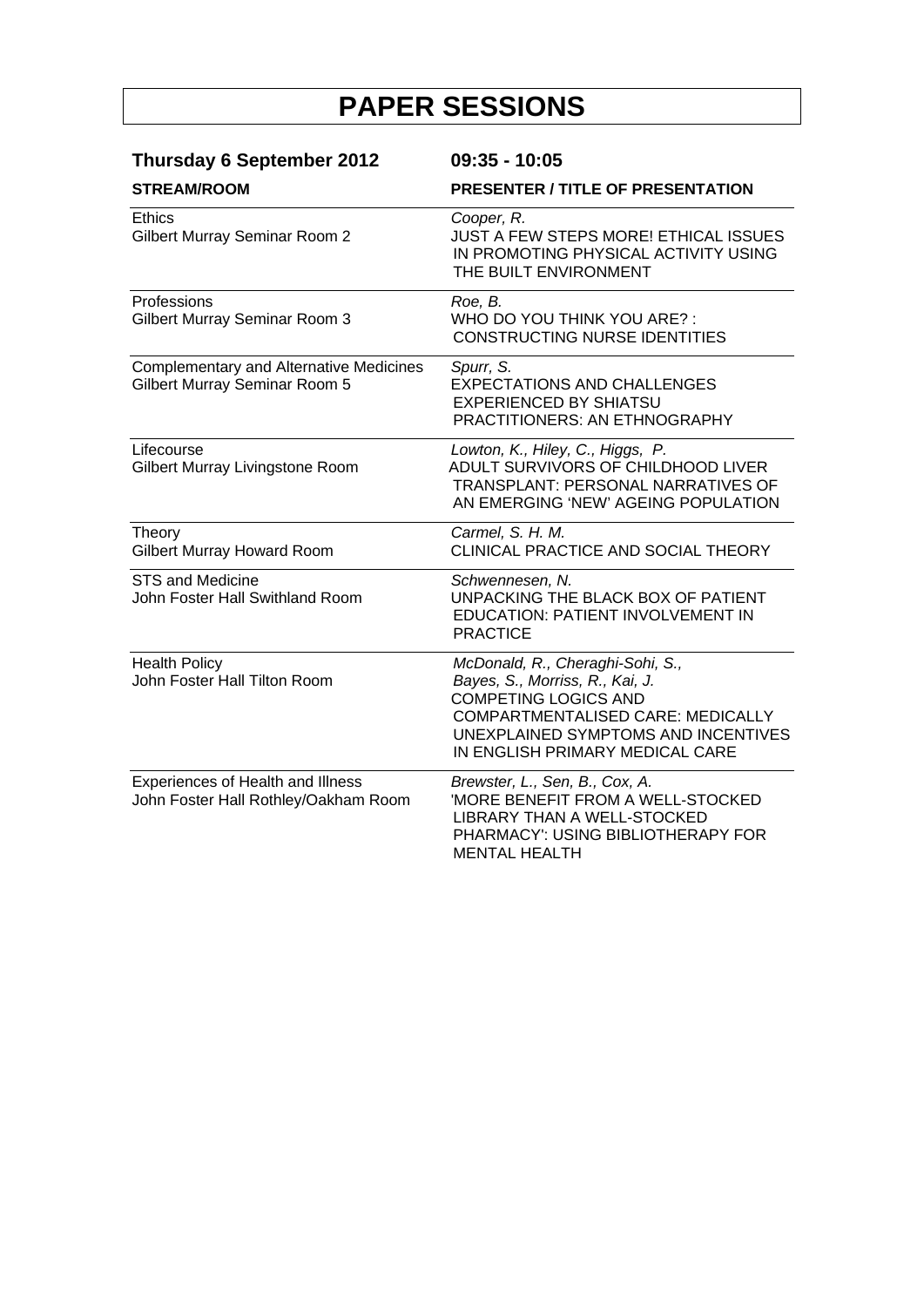| <b>Thursday 6 September 2012</b>                                                | 10:10 - 10:40                                                                                                                                                                                                                                                      |
|---------------------------------------------------------------------------------|--------------------------------------------------------------------------------------------------------------------------------------------------------------------------------------------------------------------------------------------------------------------|
| <b>STREAM/ROOM</b>                                                              | <b>PRESENTER / TITLE OF PRESENTATION</b>                                                                                                                                                                                                                           |
| Ethics<br>Gilbert Murray Seminar Room 2                                         | Corrigan, O. P.<br>UNDERSTANDING THE ROLE OF VALUES IN<br><b>EVERYDAY MEDICINE</b>                                                                                                                                                                                 |
| Professions<br>Gilbert Murray Seminar Room 3                                    | Allen, D.<br><b>REDISTRIBUTING ARTICULATION WORK:</b><br><b>BUSINESS PROCESS IMPROVEMENT</b><br>METHODS AND THE LIMITS OF DELEGATION                                                                                                                               |
| <b>Complementary and Alternative Medicines</b><br>Gilbert Murray Seminar Room 5 | Debons, J.<br>THE HOMEOPATHS' CAREERS: A<br>QUALITATIVE ANALYSIS OF 'AT THE<br>MARGIN' PROFESSIONAL TRAJECTORIES                                                                                                                                                   |
| Lifecourse<br>Gilbert Murray Livingstone Room                                   | Lie, M., Lindsay, S., Brittain, K.<br>TECHNOLOGY AND TRUST: OLDER<br>PEOPLE'S PERSPECTIVES OF A HOME<br><b>MONITORING SYSTEM</b>                                                                                                                                   |
| Theory<br>Gilbert Murray Howard Room                                            | Tjora, A.<br><b>HEALTH COMMUNITIES</b>                                                                                                                                                                                                                             |
| <b>STS and Medicine</b><br>John Foster Hall Swithland Room                      | Pickersgill, M. D.<br>ETHICS, EXPERTISE, EMOTION:<br><b>CONFIGURING MENTAL HEALTHCARE</b>                                                                                                                                                                          |
| <b>Health Policy</b><br>John Foster Hall Tilton Room                            | Scalabrini, S.<br>CONSTRUCTING ROLES AND<br>RELATIONSHIPS WITHIN ENGLISH LOCAL<br><b>INVOLVEMENT NETWORKS (LINKS) AND</b><br>WELSH COMMUNITY HEALTH COUNCILS<br>(CHCS): DIFFERING CONCEPTIONS OF<br>PATIENT AND PUBLIC INVOLVEMENT (PPI)<br>AND THEIR CONSEQUENCES |
| Experiences of Health and Illness<br>John Foster Hall Rothley/Oakham Room       | Morris, R., Sanders, C., Kennedy, A., Rogers, A.<br>EVOLVING 'SELF'-MANAGEMENT: A<br>LONGITUDINAL QUALITATIVE STUDY<br><b>EXPLORING THE ROLE OF SOCIAL</b><br>NETWORK TYPOLOGIES ON INDIVIDUAL<br>CHRONIC ILLNESS MANAGEMENT                                       |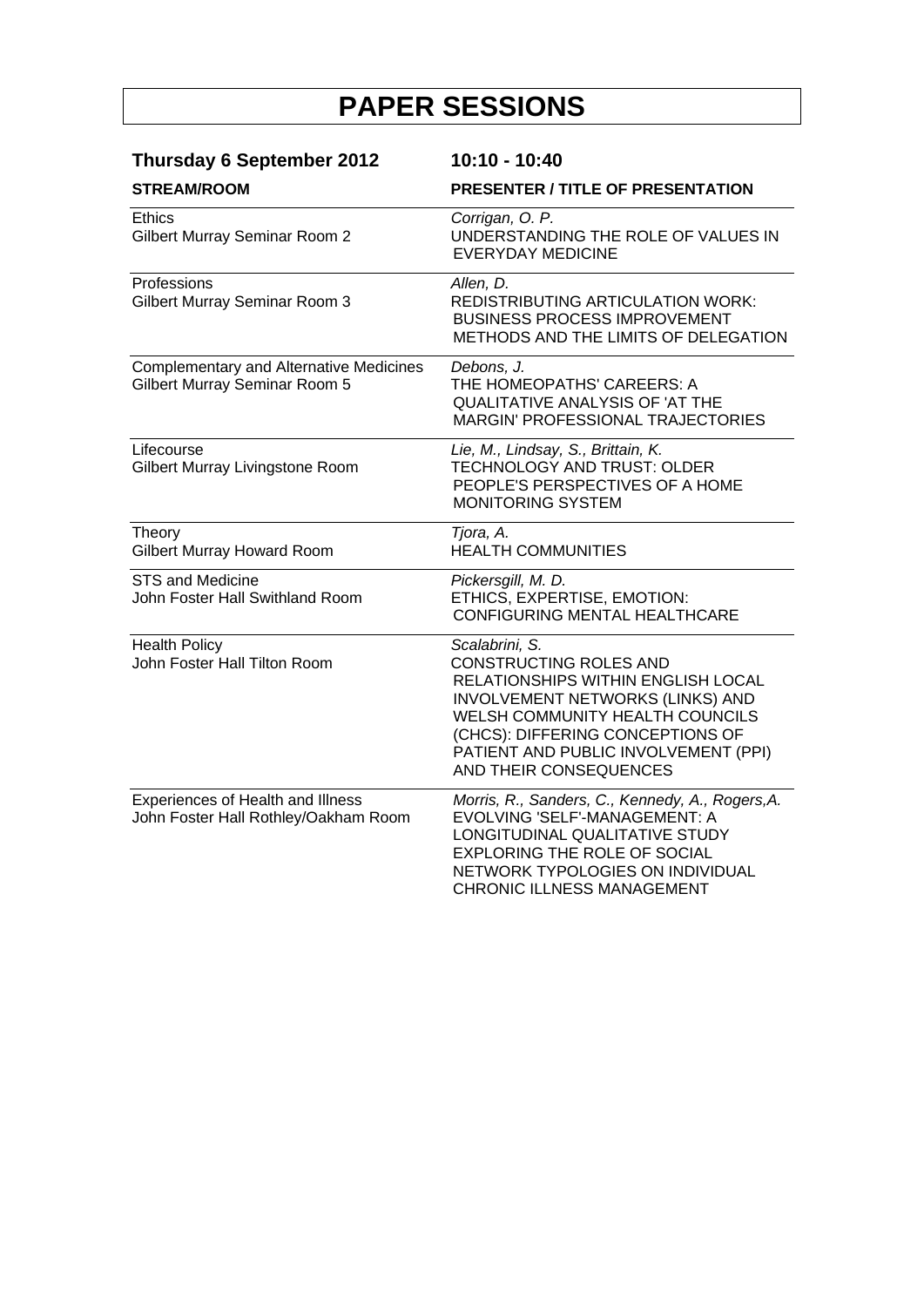| <b>Thursday 6 September 2012</b><br><b>STREAM/ROOM</b>                    | 10:45 - 11:15                                                                                                                                                                              |  |
|---------------------------------------------------------------------------|--------------------------------------------------------------------------------------------------------------------------------------------------------------------------------------------|--|
|                                                                           | <b>PRESENTER / TITLE OF PRESENTATION</b>                                                                                                                                                   |  |
| Symposium<br>Gilbert Murray Seminar Room 1                                | Abadie, R.<br><b>AUTHOR MEETS CRITICS - THE</b><br>PROFESSIONAL GUINES PIG: BIG PHARMA<br>AND THE RISKY WORK OF HUMAN<br><b>SUBJECTS BY ROBERTO ABADIE</b>                                 |  |
| <b>Ethics</b><br><b>Gilbert Murray Seminar Room 2</b>                     | Gibson, S., Benson, O., Brand, S. L.<br>ETHICAL ISSUES IN QUALITATIVE SUICIDE<br><b>RESEARCH</b>                                                                                           |  |
| Professions<br>Gilbert Murray Seminar Room 3                              | Jamie, K.<br>CONCEPTUALISING CONTEMPORARY<br>PHARMACY PRACTICE: SOCIOLOGICALLY<br>EXPLORING PRIMARY, SECONDARY AND<br>PHARMACEUTICAL CARE                                                  |  |
| Open Stream<br>Gilbert Murray Seminar Room 5                              | Lowe, P. K., Brady, G.<br>NARRATIVES OF DIFFERENCE: 'EXPERT'<br>KNOWLEDGE AND 'NEUROBEHAVIOURAL'<br><b>CONDITIONS</b>                                                                      |  |
| Lifecourse<br>Gilbert Murray Livingstone Room                             | Conlon, C., Timonen, V., Scharf, T., Carney, G.<br>EXPLORING CARE, OBLIGATION AND<br><b>EXPECTATIONS AMONG FAMILY</b><br><b>GENERATIONS USING CONSTRUCTIVIST</b><br><b>GROUNDED THEORY</b> |  |
| Theory<br><b>Gilbert Murray Howard Room</b>                               | Hollin, G.<br>OUR ABJECT GENES: A KRISTEVAN<br>FRAMEWORK FOR THE STUDY OF THE NEW<br><b>GENETICS?</b>                                                                                      |  |
| <b>STS and Medicine</b><br>John Foster Hall Swithland Room                | Dingwall, R., Goulden, M.<br>ENVISIONING THE FUTURES OF HEALTH<br><b>AND HEALTH CARE</b>                                                                                                   |  |
| <b>Health Policy</b><br>John Foster Hall Tilton Room                      | Thomson, K.<br>MODERNISATION PO-RUSSKII: OFFICIAL<br>DISCOURSES OF RUSSIAN HEALTH SYSTEM<br><b>REFORM</b>                                                                                  |  |
| Experiences of Health and Illness<br>John Foster Hall Rothley/Oakham Room | Patel, N., Eborall, H., Stone, M.<br>MULTIPLE MEANINGS OF CONTROL FOR<br>PEOPLE WITH TYPE 1 DIABETES                                                                                       |  |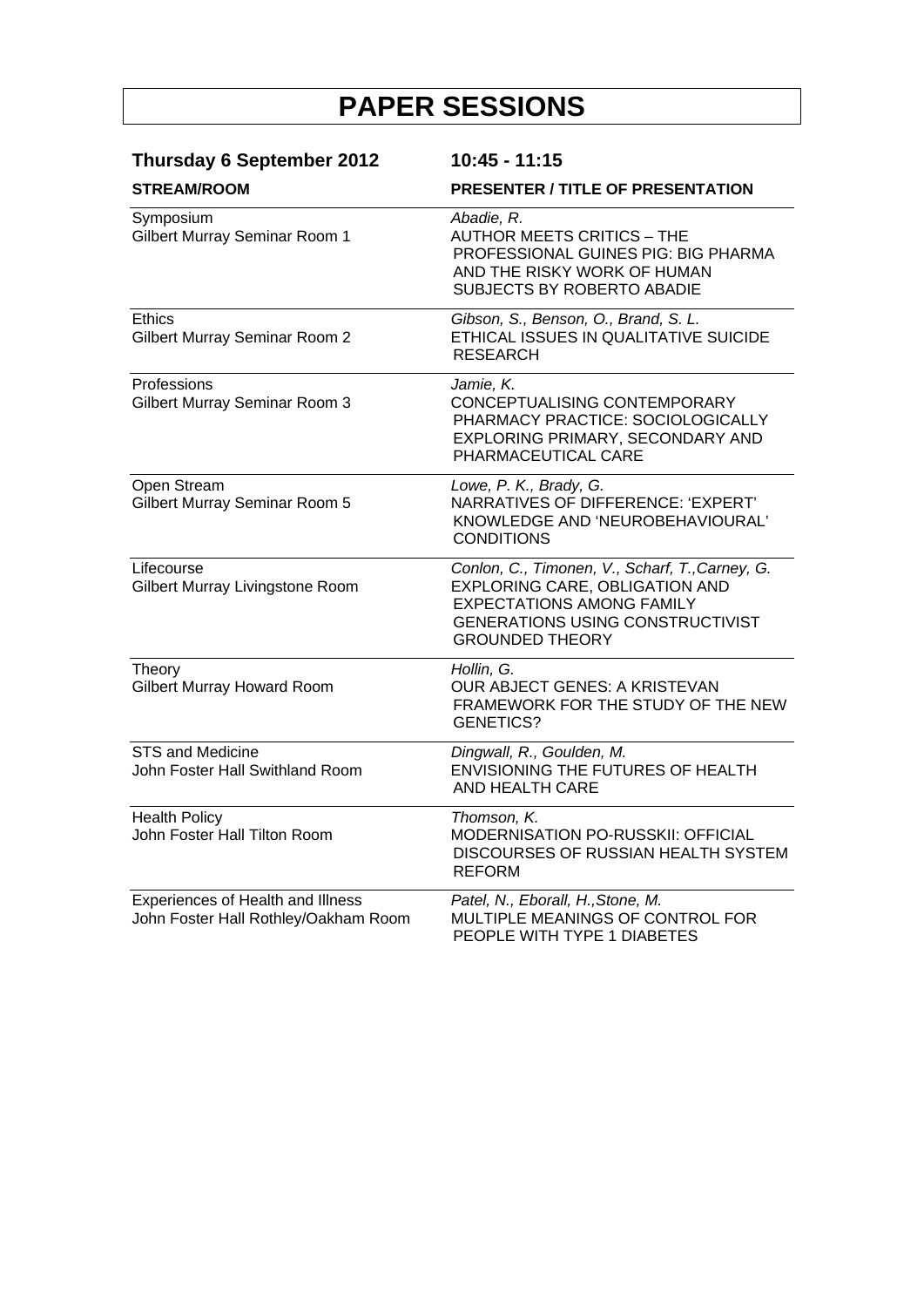| <b>Thursday 6 September 2012</b><br><b>STREAM/ROOM</b>                    | 11:20 - 11:50                                                                                                                                                                                                        |  |
|---------------------------------------------------------------------------|----------------------------------------------------------------------------------------------------------------------------------------------------------------------------------------------------------------------|--|
|                                                                           | <b>PRESENTER / TITLE OF PRESENTATION</b>                                                                                                                                                                             |  |
| <b>Ethics</b><br>Gilbert Murray Seminar Room 2                            | Gilbar, R.<br>THE IMPACT OF THE DUTY OF<br>CONFIDENTIALITY ON THE DOCTOR-<br>PATIENT-FAMILY RELATIONSHIP: THE<br><b>CLINICIANS' PERSPECTIVE</b>                                                                      |  |
| Professions<br>Gilbert Murray Seminar Room 3                              | Langer, S., Salmon, P., Hunter, C.,<br>Drinkwater, J., Guthrie, E., Chew-Graham, C.<br>CONTINUAL PROFESSIONAL SUPPORT IN<br><b>CHRONIC ILLNESS: CREATING</b><br>DEPENDENCY OR ENABLING EFFECTIVE<br>SELF-MANAGEMENT? |  |
| Open Stream<br>Gilbert Murray Seminar Room 5                              | Macdonald, S., Macloed, U.<br>CONSIDERING THE IMPORTANCE OF<br>'DISTANT PROXIMITY' IN THE FORMATION<br>OF HEALTH BELIEFS?                                                                                            |  |
| Lifecourse<br>Gilbert Murray Livingstone Room                             | Nordqvist, P. S.<br>KEEPING IT CLOSE. SECRETS, LIES AND<br>GENETIC ORIGIN IN THE CONTEXT OF<br><b>DONOR CONCEPTION</b>                                                                                               |  |
| Theory<br><b>Gilbert Murray Howard Room</b>                               | Solbraekke, K., Engebretsen, E., Bondevik, H.<br>STORIES OF WHAT? QUESTIONING<br>PRECONCEPTION OF KNOWLEDGE IN THE<br>FIELD OF NARRATIVE MEDICINE                                                                    |  |
| <b>STS and Medicine</b><br>John Foster Hall Swithland Room                | Hale, R., Van Tam, J., Dingwall, R.<br><b>ACTOR-NETWORKS AND HEALTH</b><br>PROFESSIONALS' VACCINATION AGAINST<br>PANDEMIC INFLUENZA                                                                                  |  |
| <b>Health Policy</b><br>John Foster Hall Tilton Room                      | Barnoy, S., Gilbar, R.<br><b>COMMUNICATION OF GENETIC</b><br><b>INFORMATION TO RELATIVES IN ISRAEL:</b><br>BETWEEN PRIVACY AND RESPONSIBILITY                                                                        |  |
| Experiences of Health and Illness<br>John Foster Hall Rothley/Oakham Room | Heaton, J., Raisanen, U., Salinas, M.<br>CONTROL AND RESISTANCE: YOUNG<br>ADULTS' SENSE OF MASTERY IN THEIR<br>ACCOUNTS OF GROWING UP WITH A<br><b>CHRONIC ILLNESS</b>                                               |  |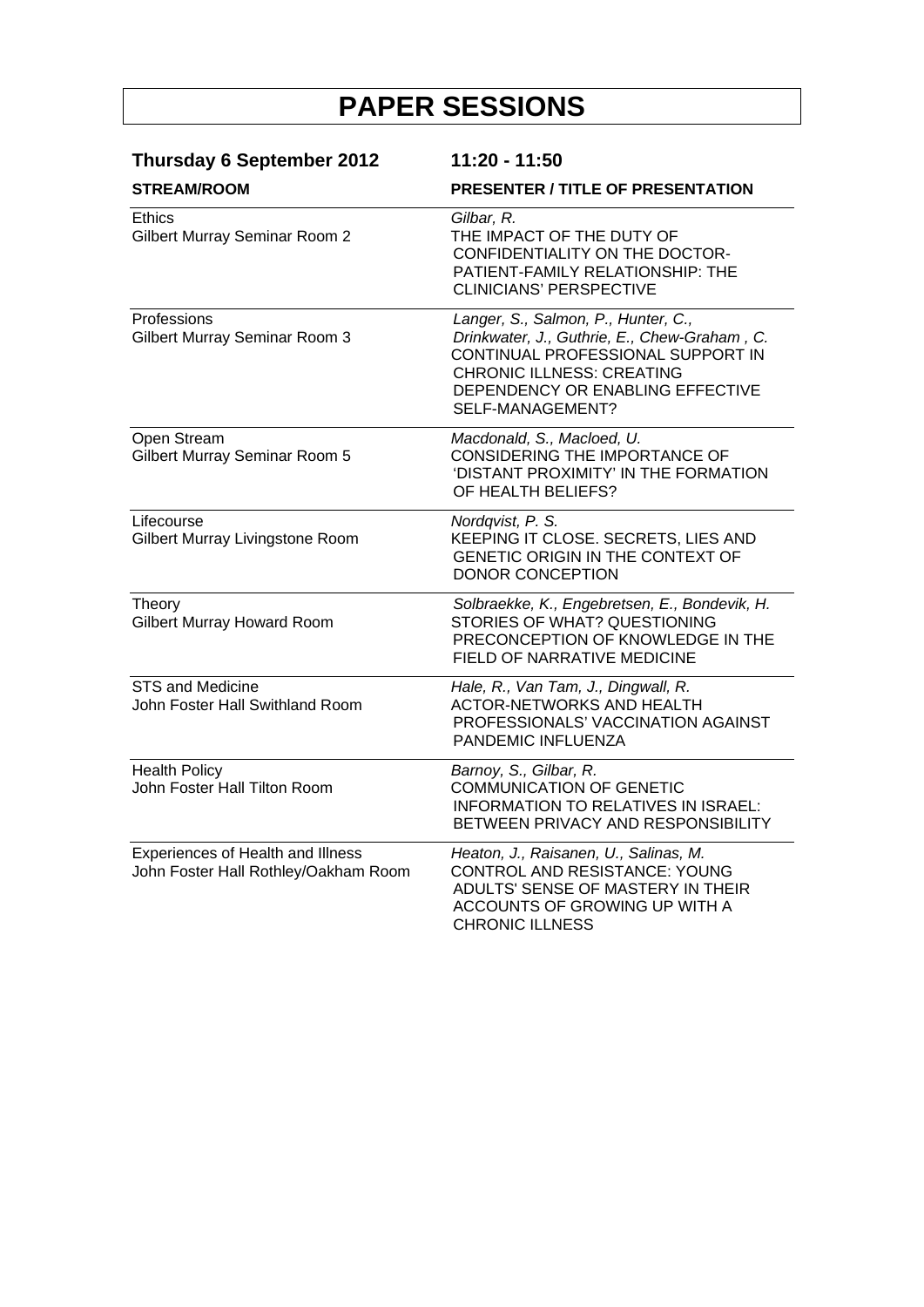| <b>Thursday 6 September 2012</b>                                  | 11:55 - 12:25                                                                                                                                              |
|-------------------------------------------------------------------|------------------------------------------------------------------------------------------------------------------------------------------------------------|
| <b>STREAM/ROOM</b>                                                | <b>PRESENTER / TITLE OF PRESENTATION</b>                                                                                                                   |
| <b>Ethics</b><br>Gilbert Murray Seminar Room 2                    | Jackson, C., Tarrant, C., Dixon-Woods, M.<br>PAEDIATRIC TRIAL RECRUITMENT: HOW DO<br><b>FAMILIES DECIDE?</b>                                               |
| <b>Professions</b><br>Gilbert Murray Seminar Room 3               | Nascimento, R., Corrigan, O.<br>EVERYDAY WORK OF GENERAL<br>PRACTITIONERS (GP): IMAGINING MEDICAL<br>PROFESSIONALISM(S)                                    |
| Open Stream<br>Gilbert Murray Seminar Room 5                      | Pollock, K.<br>PLANNING THE GOOD DEATH                                                                                                                     |
| Lifecourse<br>Gilbert Murray Livingstone Room                     | Cleary, S.<br>DISCOURSE AND DISSONANCE: THE ROLE<br>OF THE MIDWIFE IN CARING FOR WOMEN<br><b>EXPERIENCING DOMESTIC VIOLENCE</b><br><b>DURING PREGNANCY</b> |
| Theory<br>Gilbert Murray Howard Room                              | McGovern, P., Nazroo, J.<br>HEALTH INEQUALITIES IN LATER LIFE: A<br>BOURDIEUSIAN QUANTITATIVE ANALYSIS                                                     |
| <b>Screening and Diagnosis</b><br>John Foster Hall Swithland Room | Hindhede, A. L.<br>THE MEDICAL DIAGNOSIS, ON BEING AT<br>HIGHER RISK AND LAY EPIDEMIOLOGY: THE<br><b>CASE OF PREDIABETES</b>                               |
| <b>Health Policy</b><br>John Foster Hall Tilton Room              | Speed, E., Gabe, J.<br>CONDEMING THE NHS: COUNTERVAILING<br>POWERS AND THE PASSING OF THE<br>HEALTH AND SOCIAL CARE ACT                                    |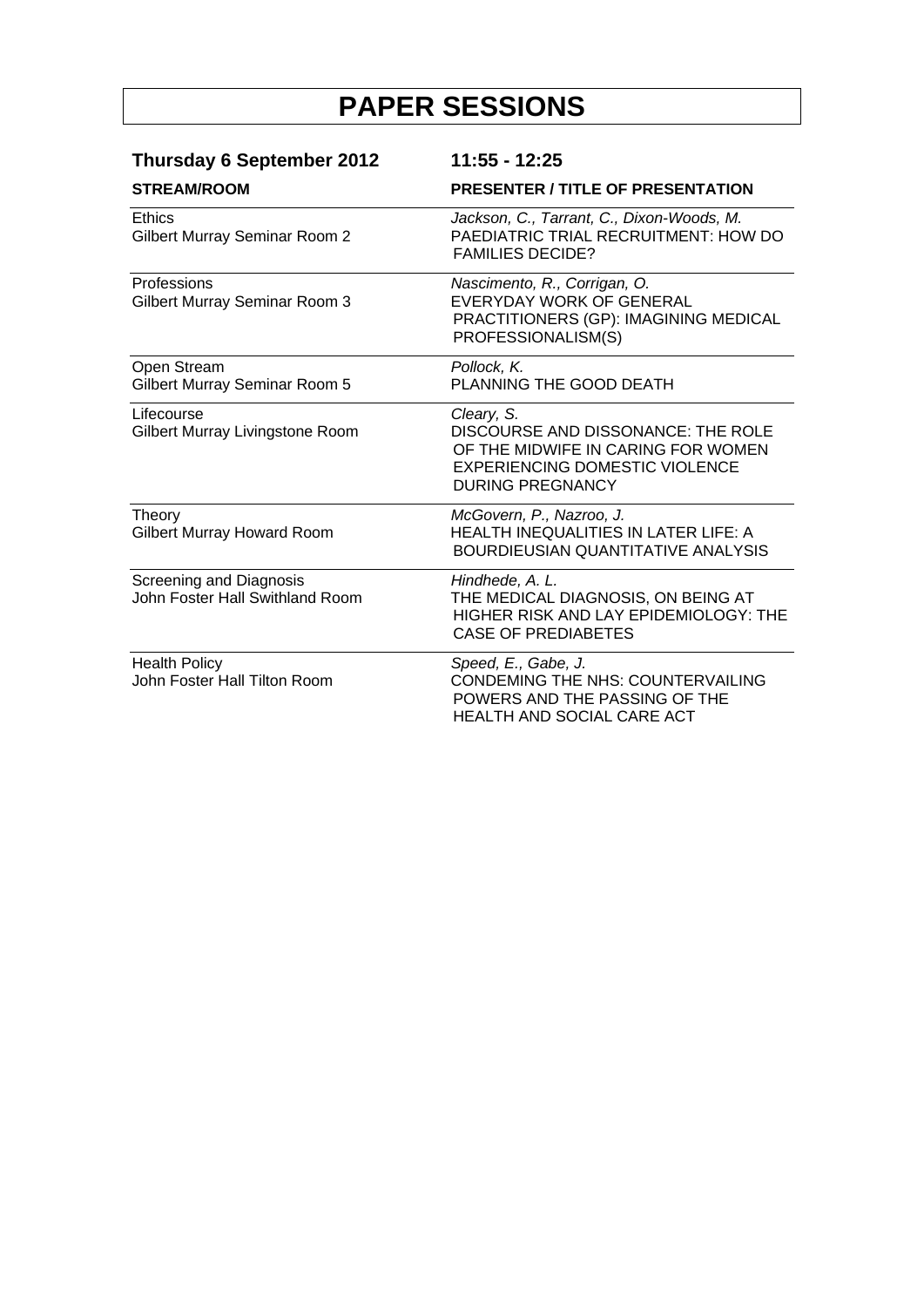| <b>Thursday 6 September 2012</b>                                            | 14:00 - 14:30                                                                                                                                                                                           |
|-----------------------------------------------------------------------------|---------------------------------------------------------------------------------------------------------------------------------------------------------------------------------------------------------|
| <b>STREAM/ROOM</b>                                                          | <b>PRESENTER / TITLE OF PRESENTATION</b>                                                                                                                                                                |
| Symposium<br>Gilbert Murray Seminar Room 1                                  | Fox, N., Gale, N., Daykin, N., Raw, A.<br>CREATIVITY, RESISTANCE AND HEALTH                                                                                                                             |
| Open Stream<br><b>Gilbert Murray Seminar Room 2</b>                         | Fergie, G., Hunt, K., Hilton, S.<br>WHAT YOUNG PEOPLE WANT FROM<br>HEALTH-RELATED ONLINE RESOURCES: A<br><b>FOCUS GROUP STUDY</b>                                                                       |
| <b>Health Service Delivery</b><br><b>Gilbert Murray Seminar Room 3</b>      | Scales, K.<br>EVIDENCE-BASED/EMBODIED PRACTICE?<br><b>EXPLORING THE UNDERSTANDING AND</b><br>PRACTICE OF PERSON-CENTRED CARE IN<br>LONG-TERM CARE FOR OLDER PEOPLE                                      |
| <b>Health Policy</b><br>Gilbert Murray Seminar Room 5                       | Hughes, D., Peckham, S.<br>PATIENT CHOICE AND REFERRAL<br>MANAGEMENT IN ENGLAND AND WALES: A<br>CASE OF LOOSE COUPLING?                                                                                 |
| Experiences of Health and Illness 1<br>Gilbert Murray Livingstone Room      | Lariviere, M.<br><b>CARRYING/BEING: LIFE HISTORIES WITH</b><br><b>HAEMOPHILIA</b>                                                                                                                       |
| Screening and Diagnosis<br><b>Gilbert Murray Howard Room</b>                | McNaughton, R., Shucksmith, J.<br>PATIENT EXPERIENCES OF<br>CARDIOVASCULAR DISEASE (CVD)<br>SCREENING AND UNDERSTANDING OF CVD<br><b>RISK</b>                                                           |
| Methods<br>John Foster Hall Tilton Room                                     | Grant, A., Treweek, S., Dreischulte, T.,<br>Foy, R., Guthrie, B.<br>PROCESS EVALUATIONS FOR CLUSTER-<br>RANDOMISED TRIALS OF COMPLEX<br><b>INTERVENTIONS: A PROPOSED</b><br><b>FRAMEWORK FOR DESIGN</b> |
| Experiences of Health and Illness 2<br>John Foster Hall Rothley/Oakham Room | Kenyon, S., McNicol, S., Willars, J.,<br>Markham, C., Armstrong, N.<br>WHEN CHOICES BECOME LIMITED:<br>WOMEN'S EXPERIENCES OF DELAY IN<br><b>LABOUR</b>                                                 |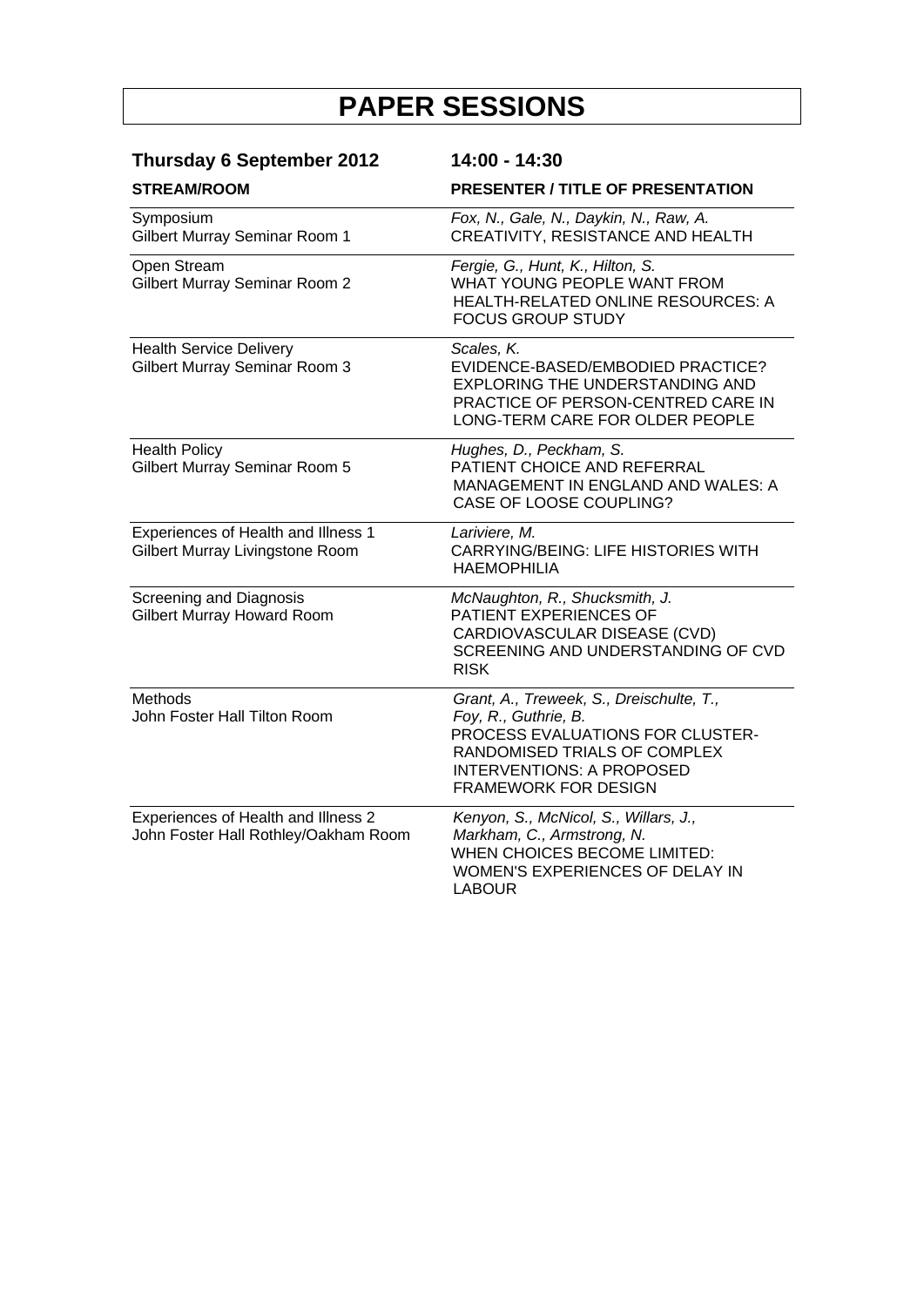| <b>Thursday 6 September 2012</b><br><b>STREAM/ROOM</b>                      | 14:35 - 15:05<br><b>PRESENTER / TITLE OF PRESENTATION</b>                                                                                                                                                       |
|-----------------------------------------------------------------------------|-----------------------------------------------------------------------------------------------------------------------------------------------------------------------------------------------------------------|
|                                                                             |                                                                                                                                                                                                                 |
| <b>Health Service Delivery</b><br>Gilbert Murray Seminar Room 3             | Robbins, B., Gordon, A., Gladman, J. R. G.<br><b>UNCOMFORTABLE BEDFELLOWS:</b><br>DISCOURSES OF CARE AND BUSINESS IN<br>THE DELIVERY OF HEALTH CARE IN UK<br><b>CARE HOMES</b>                                  |
| Patient-professional Interaction<br>Gilbert Murray Seminar Room 5           | Stevenson, F. A.<br>ACHIEVING VISIBILITY: USE OF VISUAL CUES<br>IN INTERACTIONS BETWEEN PHARMACISTS<br>AND PATIENTS WHERE THEY DO NOT<br>SHARE A COMMON LANGUAGE                                                |
| Experiences of Health and Illness 1<br>Gilbert Murray Livingstone Room      | Lempp, H., Hofmann, D., Hatch, S. L., Scott, D. L.<br>PATIENTS' VIEWS ABOUT TREATMENT WITH<br><b>COMBINATION THERAPY FOR RHEUMATOID</b><br><b>ARTHRITIS: A COMPARATIVE QUALITATIVE</b><br><b>STUDY</b>          |
| Screening and Diagnosis<br>Gilbert Murray Howard Room                       | Vassy, C., Rosman, S., Rousseau, B.<br>A WOMAN'S CHOICE? INSTITUTIONAL AND<br>POLITICAL CONSTRAINTS IN ANTENATAL<br>SCREENING FOR DOWN'S SYNDROME IN<br>ENGLAND, FRANCE AND THE<br><b>NETHERLANDS</b>           |
| <b>STS and Medicine</b><br>John Foster Hall Swithland Room                  | Gardner, J.<br>A SOCIOLOGY OF MEDICAL INNOVATION:<br>DEEP BRAIN STIMULATION AND THE<br>TREATMENT OF SEVERE NEUROLOGICAL<br><b>DISORDERS IN CHILDREN</b>                                                         |
| Methods<br>John Foster Hall Tilton Room                                     | Angell, E., Tarrant, C., Baker, R., Martin, G.<br>INTERVIEWS WITH ELITES: CHALLENGES IN<br><b>HEALTH POLICY RESEARCH</b>                                                                                        |
| Experiences of Health and Illness 2<br>John Foster Hall Rothley/Oakham Room | Sanderson, T., Kumar, K., Calnan, M.,<br>Hewlett, S., Morris, M., Raza, K.<br>CULTURE AND STIGMA: EXPLORING THE<br>MORAL EXPERIENCE IN STIGMATISATION<br>OF RHEUMATOID ARTHRITIS (RA) AMONG<br>UK PUNJABI WOMEN |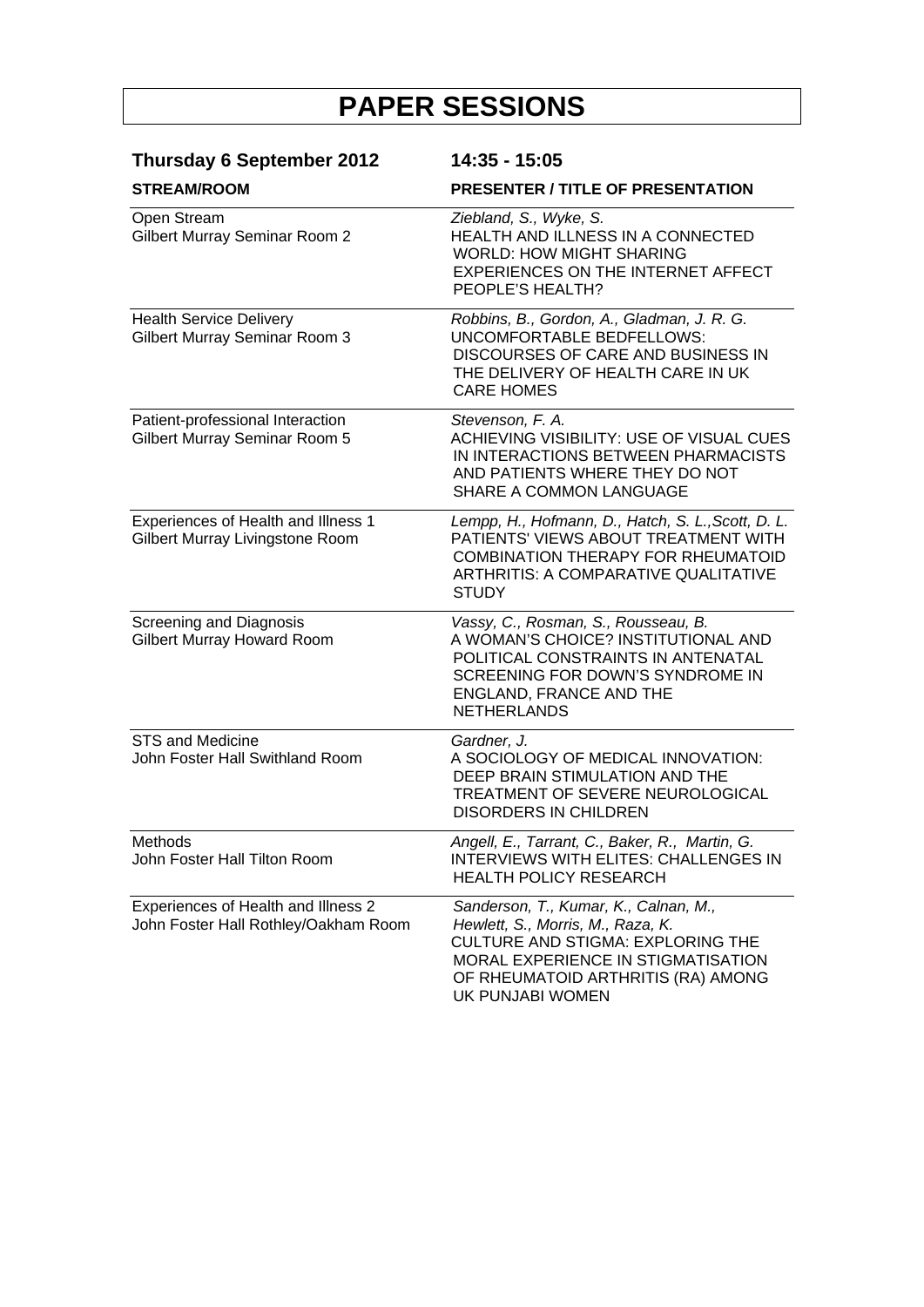| <b>Thursday 6 September 2012</b>                                            | 15:10 - 15:40                                                                                                                                                                                                                                                           |
|-----------------------------------------------------------------------------|-------------------------------------------------------------------------------------------------------------------------------------------------------------------------------------------------------------------------------------------------------------------------|
| <b>STREAM/ROOM</b>                                                          | <b>PRESENTER / TITLE OF PRESENTATION</b>                                                                                                                                                                                                                                |
| Open Stream<br><b>Gilbert Murray Seminar Room 2</b>                         | Groenning, I., Tjora, A.<br>CONFESSIONAL INTERACTION IN AN ONLINE<br><b>WEIGHT-LOSS FORUM</b>                                                                                                                                                                           |
| <b>Health Service Delivery</b><br><b>Gilbert Murray Seminar Room 3</b>      | Rayment, J., McCourt, C., Rance, S., Sandall, J.<br>ENSURING SAFETY AND QUALITY AT THE<br><b>BOUNDARIES OF MATERNITY CARE</b>                                                                                                                                           |
| Patient-professional Interaction<br>Gilbert Murray Seminar Room 5           | Sanders, T., Konstantinou, K., Dunn, K.,<br>Van Der Windt, D., Hay, E.<br><b>MANAGING 'SCIATICA' IN THE</b><br>PHYSIOTHERAPY CONSULTATION: A<br><b>QUALITATIVE STUDY</b>                                                                                                |
| Experiences of Health and Illness 1<br>Gilbert Murray Livingstone Room      | Hawkins, R., Hawkins, R., Forster, A.,<br>Mellish, K., Godfrey, M., LoTS care Adjustment<br>After Stroke Study Team<br>TRAJECTORIES OF RECOVERY:<br><b>INVESTIGATING THE PROCESSES AND</b><br><b>MECHANISMS THAT SHAPE SOCIAL</b><br><b>ENGAGEMENT FOLLOWING STROKE</b> |
| Screening and Diagnosis<br>Gilbert Murray Howard Room                       | Gustafsson, U.<br>SOCIOLOGY OF DIAGNOSIS: EXPLORING<br>THE ROUTE TO GENDER DYSPHORIA                                                                                                                                                                                    |
| <b>STS and Medicine</b><br>John Foster Hall Swithland Room                  | Wilkinson, J.<br>MATTER OF BITS: HOW THE REPRODUCTIVE<br>BODY MATERIALIZES THROUGH OVULATION<br><b>PREDICTORS</b>                                                                                                                                                       |
| Methods<br>John Foster Hall Tilton Room                                     | Hughes, J.<br>UP CLOSE AND PERSONAL - AN<br>ETHNOGRAPHY OF ACUTE<br>INTERVENTIONAL CARDIOLOGY                                                                                                                                                                           |
| Experiences of Health and Illness 2<br>John Foster Hall Rothley/Oakham Room | Hislop, J.<br>UNRULY BODIES, HOT FLUSHES, AND THE<br><b>MENOPAUSE</b>                                                                                                                                                                                                   |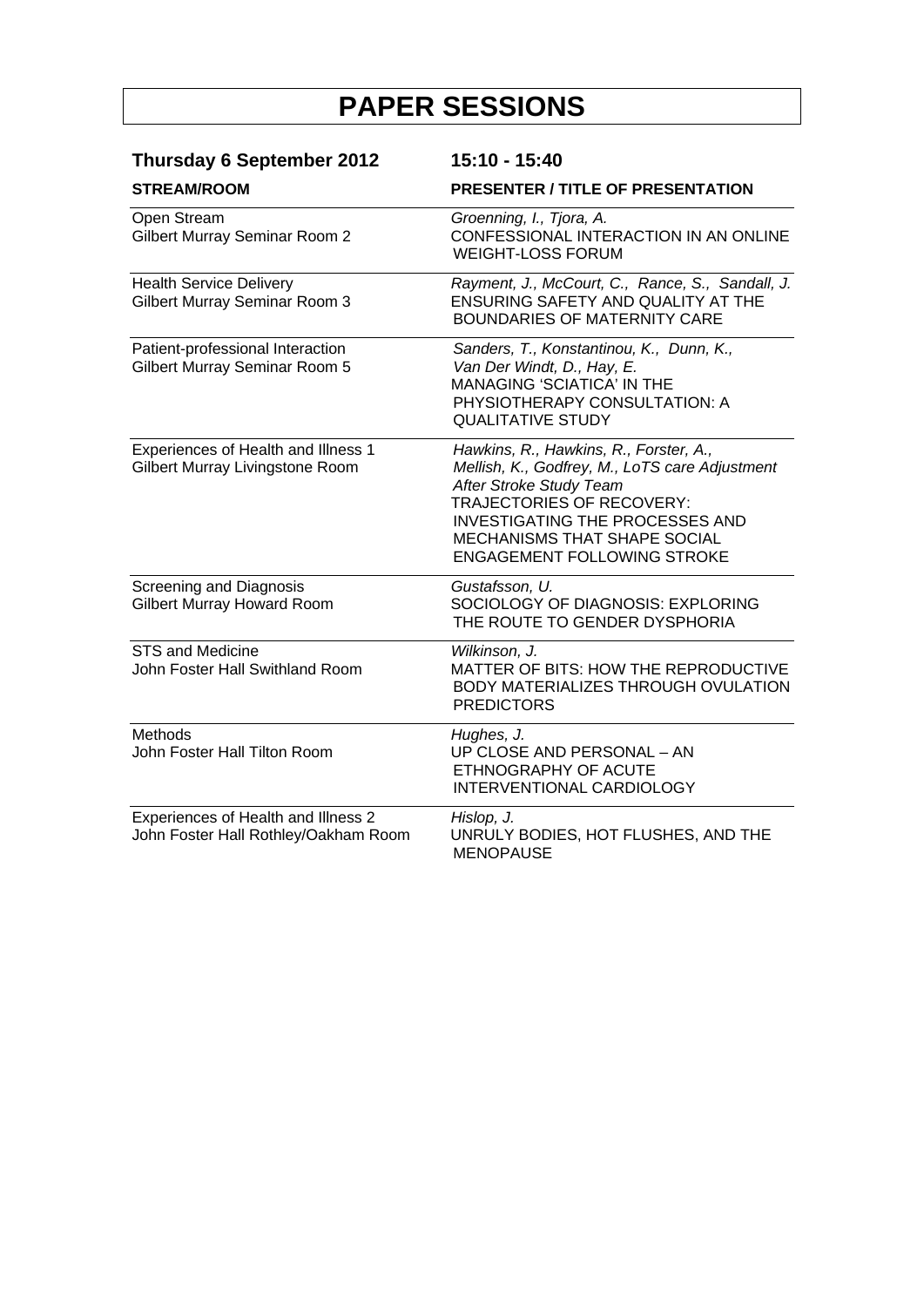| <b>Thursday 6 September 2012</b>                                            | 15:45 - 16:15                                                                                                                                                                                                                           |
|-----------------------------------------------------------------------------|-----------------------------------------------------------------------------------------------------------------------------------------------------------------------------------------------------------------------------------------|
| <b>STREAM/ROOM</b>                                                          | <b>PRESENTER / TITLE OF PRESENTATION</b>                                                                                                                                                                                                |
| Symposium                                                                   | Annandale, E., Williams, G., Small, N., Pearce,<br>J., Smith, K.                                                                                                                                                                        |
| Gilbert Murray Seminar Room 1                                               | HEALTH INEQUALITIES IN CHANGING TIMES                                                                                                                                                                                                   |
| Gender<br>Gilbert Murray Seminar Room 2                                     | Lennox, J., Sweeting, H., Emslie, C.<br>'I NEVER DETAG PHOTOS. I SEE IT LIKE A<br>MEDAL - OH LOOK AT ME BEING SICK LAST<br>NIGHT': GENDER AND ONLINE DRINKING<br><b>CULTURES AMONGST YOUNG ADULTS</b>                                   |
| <b>Health Service Delivery</b><br>Gilbert Murray Seminar Room 3             | Dumbili, E.,<br>DETERMINANTS OF CHOICE OF MATERNAL<br><b>HEALTH SERVICES BY RECENTLY</b><br>PREGNANT WOMEN IN UBULU-OKITI, DELTA<br>STATE, NIGERIA                                                                                      |
| Patient-professional Interaction<br>Gilbert Murray Seminar Room 5           | Pilnick, A., James, D.<br>"I'M THRILLED THAT YOU SEE THAT": SEEING<br>SUCCESS IN INTERACTIONS WITH<br>CHILDREN WITH DEAFNESS AND AUTISTIC<br><b>SPECTRUM DISORDER</b>                                                                   |
| Experiences of Health and Illness 1<br>Gilbert Murray Livingstone Room      | Walker, S., Andrew, S., Roberts, M., Hodson, M.<br>SMOKING JOURNEYS - QUALITATIVE<br>ANALYSIS OF THE ACCOUNTS OF COPD<br>PATIENTS REGARDING TOBACCO SMOKING                                                                             |
| Screening and Diagnosis<br><b>Gilbert Murray Howard Room</b>                | Rousseau, B., Vassy, C.<br>GLOBAL TOOL, LOCAL USES. COMPARISON<br>OF FIRST TRIMESTER FETAL ULTRASOUND<br>PRACTICES IN ENGLAND & FRANCE                                                                                                  |
| <b>STS and Medicine</b><br>John Foster Hall Swithland Room                  | Tomlin, Z., Faulkner, A., Peirce, S., Elwyn, G.<br>HEALTH TECHNOLOGY ADOPTION: THE<br>ROLE OF TECHNOLOGY IDENTITIES AND<br><b>REQUIREMENTS</b>                                                                                          |
| <b>Methods</b><br>John Foster Hall Tilton Room                              | Green, J. M., Edwards, P., Roberts,<br>H., Petticrew, M., Steinbach, R.<br>BEYOND 'MIXED METHODS': THE ROLE OF<br>SOCIOLOGY IN ENHANCING THE<br>CREDIBILITY OF CAUSAL INFERENCES IN<br>EVALUATIONS FOR PUBLIC HEALTH<br><b>RESEARCH</b> |
| Experiences of Health and Illness 2<br>John Foster Hall Rothley/Oakham Room | Trusson, D.<br>LIVING WITH A NEW NORMAL: WOMEN'S<br><b>EXPERIENCES AFTER TREATMENT FOR</b><br>EARLY STAGE BREAST CANCER                                                                                                                 |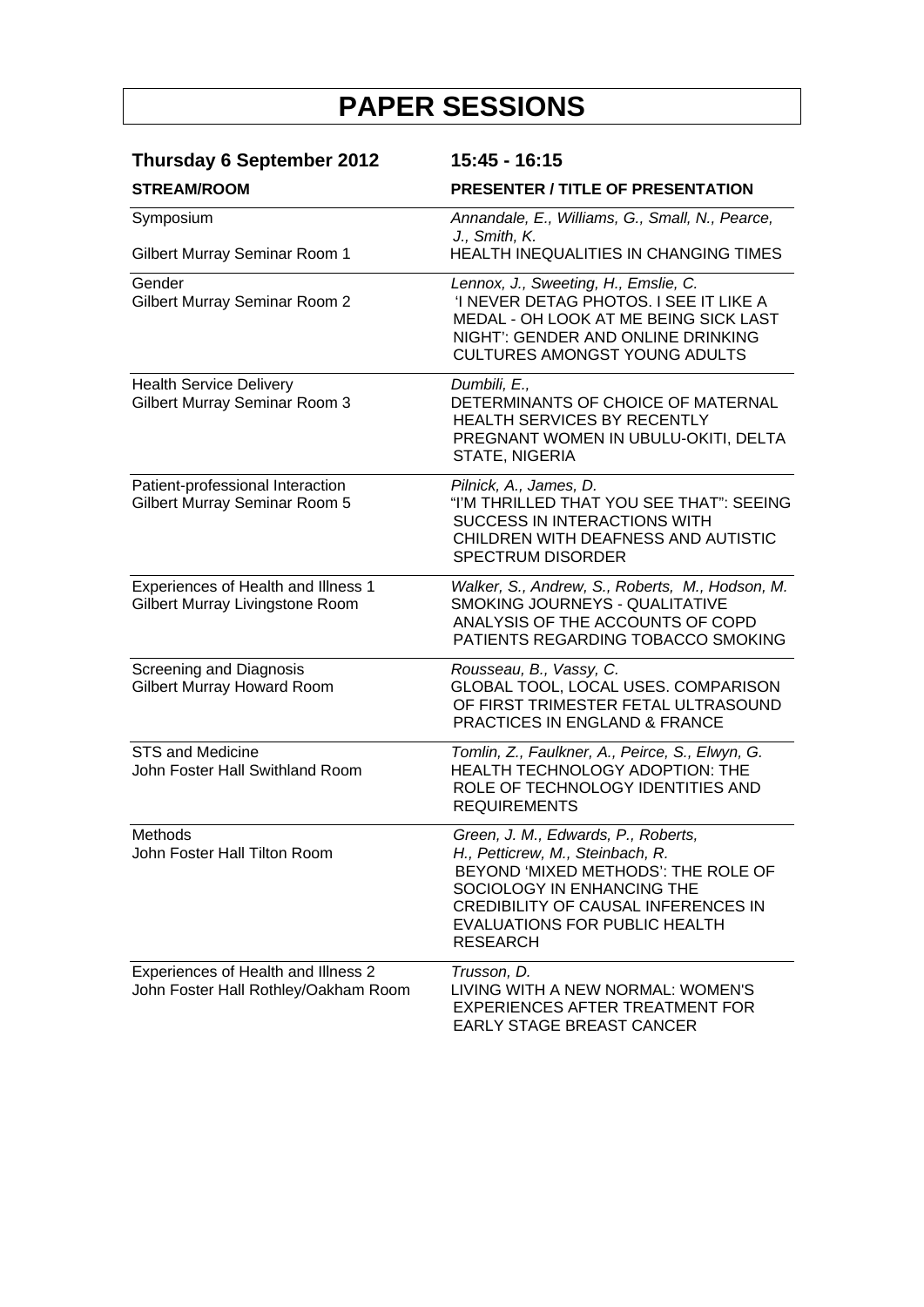| <b>Thursday 6 September 2012</b><br><b>STREAM/ROOM</b>                      | 16:20 - 16:50<br>PRESENTER / TITLE OF PRESENTATION                                                                                                                                                                           |
|-----------------------------------------------------------------------------|------------------------------------------------------------------------------------------------------------------------------------------------------------------------------------------------------------------------------|
|                                                                             |                                                                                                                                                                                                                              |
| <b>Health Service Delivery</b><br>Gilbert Murray Seminar Room 3             | Chandler, A., Whittaker, A., Cunningham-Burley,<br>S., Williams, N., Mathews, G., McGorm, K.<br>MOTHER'S HELPER? EXPLORING THE<br>MEANINGS OF METHADONE AND DIAZEPAM<br>PRESCRIPTIONS FOR OPIATE DEPENDENT<br><b>PARENTS</b> |
| Patient-professional Interaction<br>Gilbert Murray Seminar Room 5           | Wickström, A.<br>AN IMPROVED SMILE - NEGOTIATING<br>NORMS AND IDEALS IN ORTHODONTIC<br><b>TREATMENT WITH FIXED APPLIANCE</b>                                                                                                 |
| Experiences of Health and Illness 1<br>Gilbert Murray Livingstone Room      | Gilbert, L., Schatz, E.<br>'MY HEART IS VERY PAINFUL': PHYSICAL,<br>MENTAL AND SOCIAL WELLBEING OF<br>OLDER WOMEN AT THE TIMES OF HIV/AIDS<br>IN RURAL SOUTH AFRICA                                                          |
| Screening and Diagnosis<br><b>Gilbert Murray Howard Room</b>                | Berghs, M.<br><b>TESTING THE DADS: FACILITATING</b><br><b>INFORMED CHOICE?</b>                                                                                                                                               |
| <b>STS and Medicine</b><br>John Foster Hall Swithland Room                  | Haland, E.<br>SHAPING OF TECHNOLOGY AND PLACE IN<br>MUNICIPAL HEALTH CARE IN NORWAY                                                                                                                                          |
| <b>Methods</b><br>John Foster Hall Tilton Room                              | Hilton, S.<br>OTHER THAN COUNTING WORDS: USING<br>CONTENT ANALYSIS TO EXAMINE MANIFEST<br>AND LATENT NEWSPRINT REPORTING ON<br><b>HEALTH</b>                                                                                 |
| Experiences of Health and Illness 2<br>John Foster Hall Rothley/Oakham Room | Pelters, B., Wijma, B.<br>A MISSIONARY FOR HEALTH: A CASE<br><b>EXAMPLE OF PERSONALIZED HEALTH</b><br><b>RELIGIOSITY</b>                                                                                                     |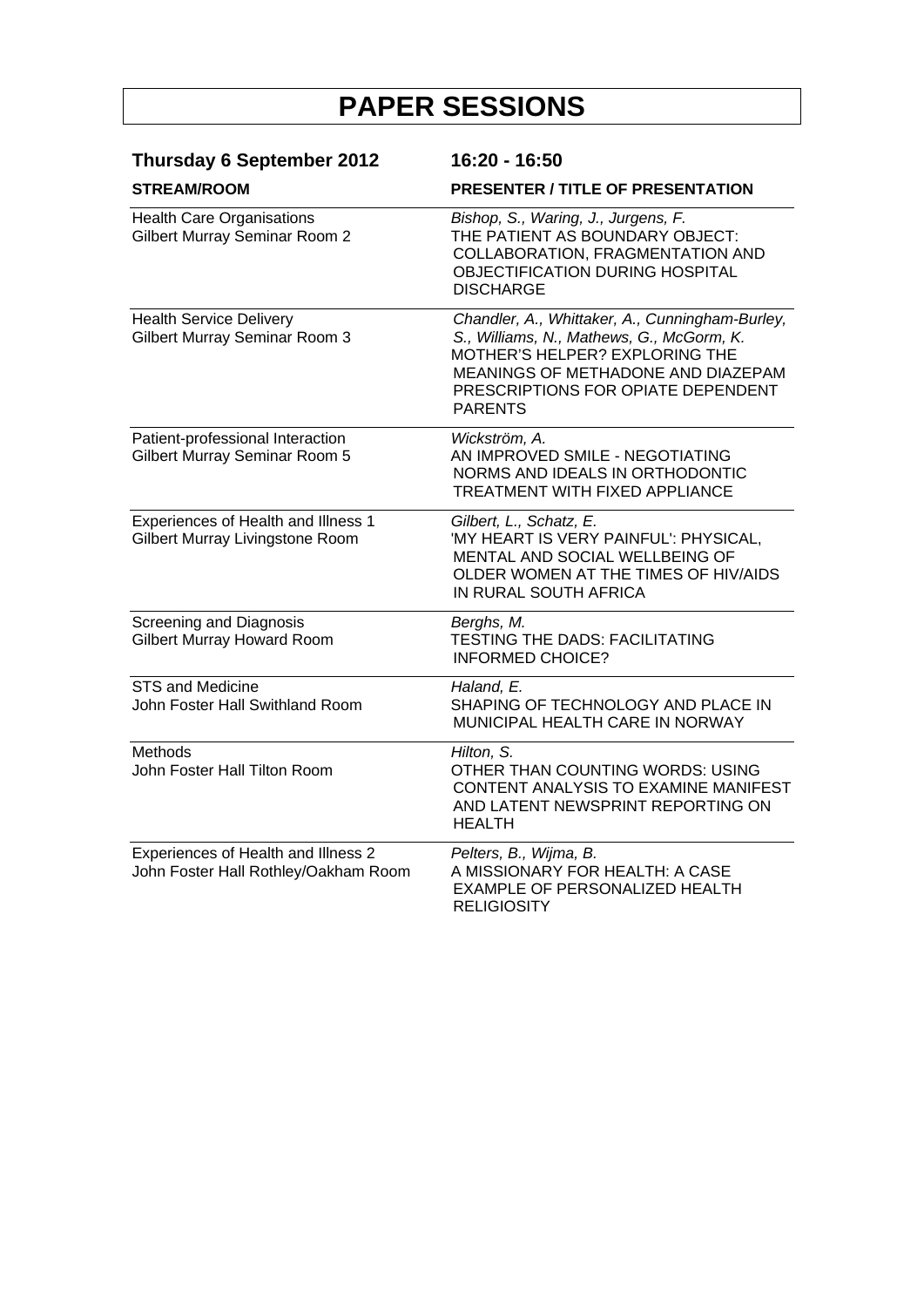| <b>Thursday 6 September 2012</b>                                            | 16:55 - 17:25                                                                                                                                                               |
|-----------------------------------------------------------------------------|-----------------------------------------------------------------------------------------------------------------------------------------------------------------------------|
| <b>STREAM/ROOM</b>                                                          | <b>PRESENTER / TITLE OF PRESENTATION</b>                                                                                                                                    |
| <b>Health Care Organisations</b><br><b>Gilbert Murray Seminar Room 2</b>    | Waring, J., Bishop, S., Jurgens, F.<br>EXPLORING SAFETY NARRATIVES: SENSE-<br>MAKING, IDENTITY AND CONTROL IN THE<br>CONTEXT OF HOSPITAL DISCHARGE                          |
| <b>Health Service Delivery</b><br><b>Gilbert Murray Seminar Room 3</b>      | Churchill, H., Canning, V.<br>MIGRANCY AND MATERNITY: EXPERIENCES<br>OF MATERNITY CARE AMONGST WOMEN<br>SEEKING ASYLUM IN MERSEYSIDE                                        |
| Patient-professional Interaction<br>Gilbert Murray Seminar Room 5           | Van Bekkum, J., Hilton, S.<br>THE CHALLENGES OF BRIDGING THE GAP<br>BETWEEN EVIDENCE, PRACTICE AND THE<br>MEDIA: VIEWS FROM COMMUNITY NURSE<br><b>PRACTITIONERS</b>         |
| Experiences of Health and Illness 1<br>Gilbert Murray Livingstone Room      | De Wet, K., Wouters, E.<br>LIPODYSTROPHY AND INCORPORATING HIV<br>INTO SELF-IDENTITY: NARRATIVE<br>ACCOUNTS OF WOMEN FROM SOUTH<br><b>AFRICA</b>                            |
| Screening and Diagnosis<br><b>Gilbert Murray Howard Room</b>                | Chattoo, S., Atkin, K.<br>THE NHS SICKLE CELL AND THALASSAEMIA<br>SCREENING PROGRAMME: RHETORIC AND<br>REALITIES OF 'REPRODUCTIVE CHOICE                                    |
| STS and Medicine<br>John Foster Hall Swithland Room                         | Petrakaki, D., Klecun, E.<br><b>CUSTOMIZATION AS A DISTRIBUTED</b><br>PROCESS OF CYCLES OF TRANSLATION:<br>PRODUCING AN ELECTRONIC PATIENT<br><b>RECORD IN ENGLAND</b>      |
| <b>Methods</b><br>John Foster Hall Tilton Room                              | Lee, R.P., Hart, R., Watson, R., Rapley, T.<br>SLOWING DOWN SYNTHESIS: APPLYING<br>RECIPROCAL TRANSLATION TO STUDIES OF<br>CARERS, DECISION-MAKING AND<br><b>TRANSITION</b> |
| Experiences of Health and Illness 2<br>John Foster Hall Rothley/Oakham Room | Webster, M.<br><b>FAMILIES WITH CHILDREN WITH EPILEPSY</b>                                                                                                                  |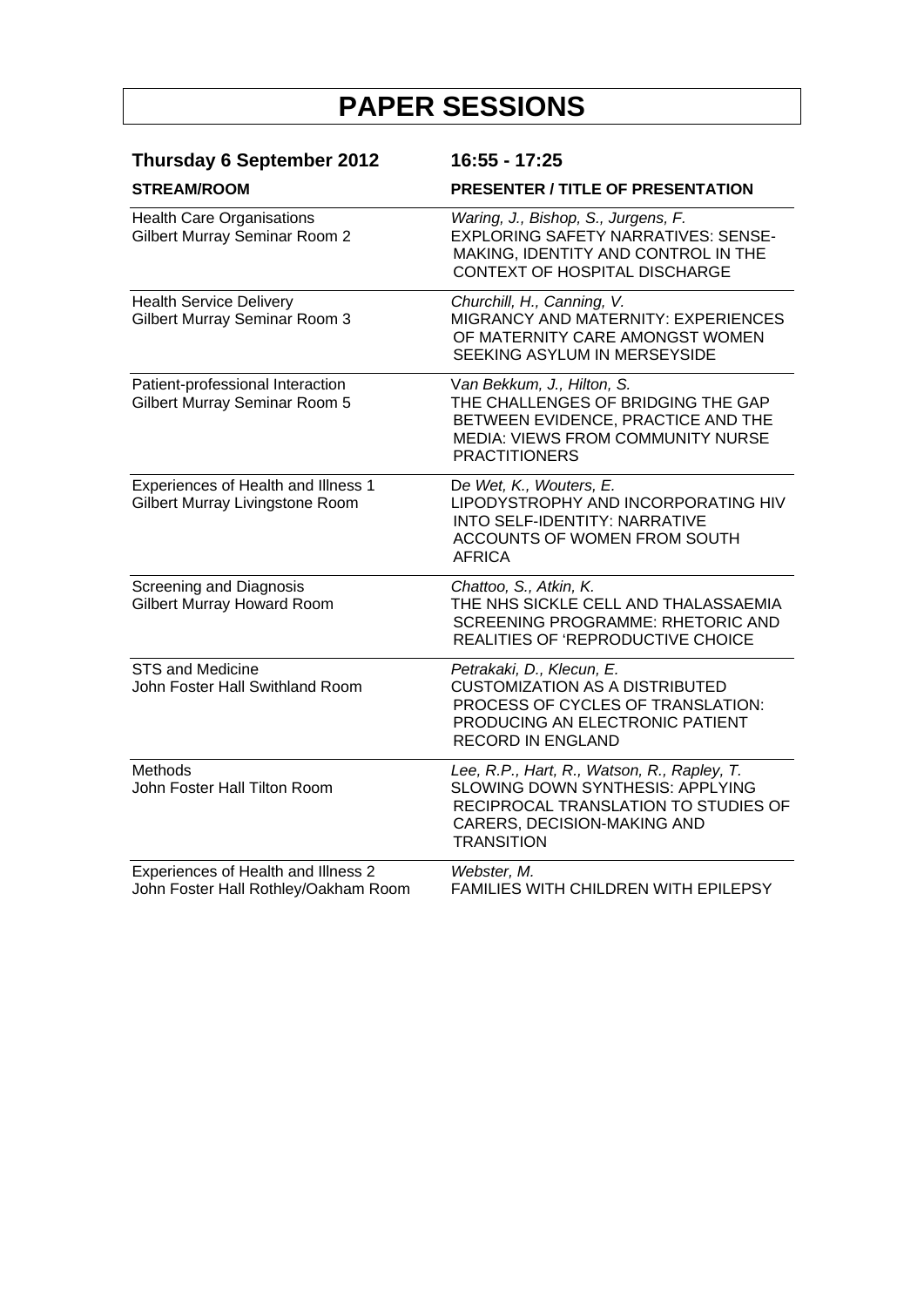| <b>Friday 7 September 2012</b><br><b>STREAM/ROOM</b>                 | $09:00 - 09:30$<br><b>PRESENTER / TITLE OF PRESENTATION</b>                                                                                                                                                |
|----------------------------------------------------------------------|------------------------------------------------------------------------------------------------------------------------------------------------------------------------------------------------------------|
| <b>Screening and Diagnosis</b><br>Gilbert Murray Seminar Room 1      | Stronge, P.<br>MULTIPLEX AND MANIFOLD: HEALTH<br>SCREENING IN RELATION TO TENSE AND<br><b>TIME</b>                                                                                                         |
| <b>Critical Public Health</b><br>Gilbert Murray Seminar Room 2       | Robertson, S., Williams, R., Hewison, A.<br>MEN'S HEALTH, INEQUALITIES AND POLICY:<br>CONTRADICTIONS, MASCULINITIES AND<br>PUBLIC HEALTH IN ENGLAND                                                        |
| <b>Health Service Delivery</b><br>Gilbert Murray Seminar Room 3      | Lindenmeyer, A., Dale, J.<br>THE ORAL HEALTH CARE NEEDS OF PEOPLE<br>WITH DIABETES LIVING IN DEPRIVED<br>AREAS: CAN PRIMARY CARE MAKE A<br>DIFFERENCE?                                                     |
| Patient-professional Interaction<br>Gilbert Murray Seminar Room 5    | Al-Sarraj, H., Webb, S., Rivas, C.<br><b>ENGAGING IN INTERACTION IN THE</b><br><b>INTERPRETED DIABETES CONSULTATION -</b><br>ANALYSIS OF AUDIO AND VIDEO DATA                                              |
| Experiences of Health and Illness<br>Gilbert Murray Livingstone Room | Marrable, T.<br>'INVISIBLE DISABILITY' - AUTISTIC<br>SPECTRUM CONDITIONS AND THE<br>STRUGGLE TO BE SEEN                                                                                                    |
| <b>Embodiment and Emotion</b><br>Gilbert Murray Howard Room          | Stockl, A., Smajdor, A.<br>RECONCEPTUALING SHAME AS EMOTION<br>RESEARCH IN MEDICAL SOCIOLOGY                                                                                                               |
| <b>Risk</b><br>John Foster Hall Swithland Room                       | Butler, C.<br>THE TALK ABOUT 'THE KING'S SPEECH':<br>CONTENT ANALYSIS OF THE MEDIA<br><b>COVERAGE OF STAMMERING</b>                                                                                        |
| Health Care Organisation<br>John Foster Hall Tilton Room             | Cramer, H., Hughes, J., Evans, M.,<br>Featherstone, K., Feder, G.<br>AN ETHNOGRAPHY TRYING TO EXPLAIN<br><b>OUTCOME VARIATION IN CARDIAC CARE:</b><br>THE PROCESS AND FINDINGS OF THE VICC<br><b>STUDY</b> |
| Lifecourse<br>John Foster Hall Rothley/Oakham Room                   | Davda, P.<br>CONCEPTUALISATIONS OF REPRODUCTION<br>AND THE FAMILY IN THE NEW<br>REPRODUCTIVE TECHNOLOGIES: A<br>LITERATURE REVIEW                                                                          |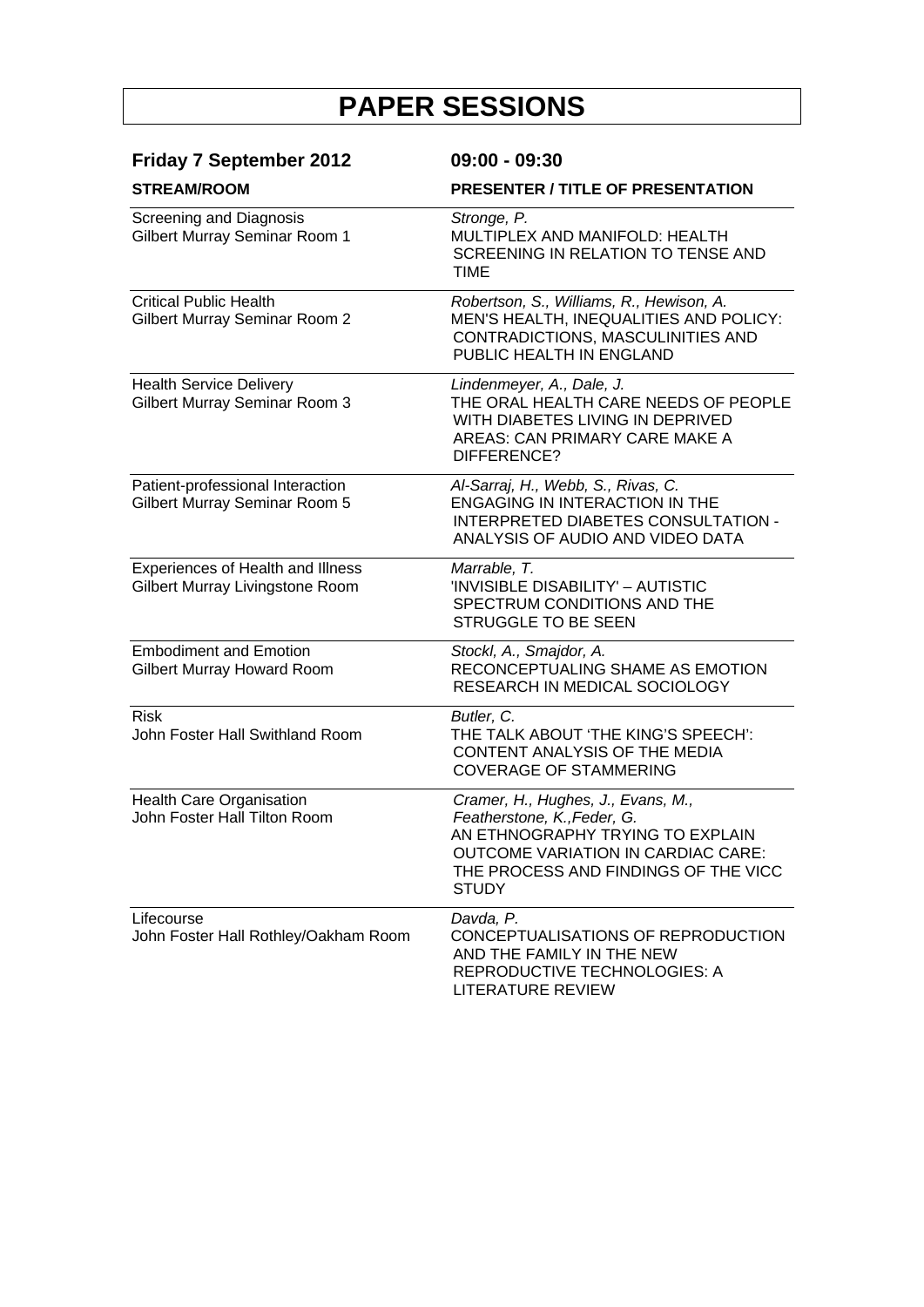| <b>Friday 7 September 2012</b>                                        | $09:35 - 10:05$                                                                                                                                                         |
|-----------------------------------------------------------------------|-------------------------------------------------------------------------------------------------------------------------------------------------------------------------|
| <b>STREAM/ROOM</b>                                                    | <b>PRESENTER / TITLE OF PRESENTATION</b>                                                                                                                                |
| <b>Screening and Diagnosis</b><br>Gilbert Murray Seminar Room 1       | Nnyanzi, L., Shucksmith, J.<br>THE NATIONAL CHILD MEASUREMENT<br>PROGRAMME: ITS VALUE AND IMPACT                                                                        |
| <b>Critical Public Health</b><br><b>Gilbert Murray Seminar Room 2</b> | Olive, P.<br>WHAT IS THE POINT? TROUBLING<br>'DOMESTIC-VIOLENCE-AS-HEALTH-ISSUE'                                                                                        |
| <b>Health Service Delivery</b><br>Gilbert Murray Seminar Room 3       | Armstrong, N., Willars, J., Hilton, P.<br>MORE THAN JUST A TEST: THE SOCIAL<br>FUNCTIONS OF INVASIVE URODYNAMIC<br><b>TESTS</b>                                         |
| Patient-professional Interaction<br>Gilbert Murray Seminar Room 5     | Kelly, M., Rivas, C., Seale, C.<br>CHOOSING TO SELF CARE: ANALYSIS OF<br><b>COMMUNICATION IN DIABETES</b><br><b>CONSULTATIONS BETWEEN PATIENTS AND</b><br><b>NURSES</b> |
| Experiences of Health and Illness<br>Gilbert Murray Livingstone Room  | Bailey, R.<br>DOING IMPAIRMENT: TOWARDS<br>UNDERSTANDING DISABILITY/IMPAIRMENT<br>AS EMBODIED ACTION                                                                    |
| <b>Embodiment and Emotion</b><br><b>Gilbert Murray Howard Room</b>    | Hendriks, R.<br>CLOWNING IN DEMENTIA CARE: ON THE<br>ARTICULATION OF A SENSITIVE BODY                                                                                   |
| <b>Risk</b><br>John Foster Hall Swithland Room                        | Samuel, G.<br>TRANSLATION OF DISCOURSE ABOUT<br>EXPERIMENTAL NEUROTECHNOLOGIES<br>FROM SCIENTIFIC PEER REVIEWED PAPER,<br>VIA THE MASS MEDIA, TO THE PUBLIC             |
| Health Care Organisation<br>John Foster Hall Tilton Room              | Dent, M. P.<br>PATIENT INVOLVEMENT AND THE MEDICAL<br>PROFESSION: CHOOSING AND TRUST IN<br><b>HEALTH CARE</b>                                                           |
| Lifecourse<br>John Foster Hall Rothley/Oakham Room                    | Manzano-Santaella, A., Pawson, R.<br><b>EVALUATING CONSENT TO DECEASED</b><br>ORGAN DONATION: THE NEED FOR<br>PROGRAMME THEORY                                          |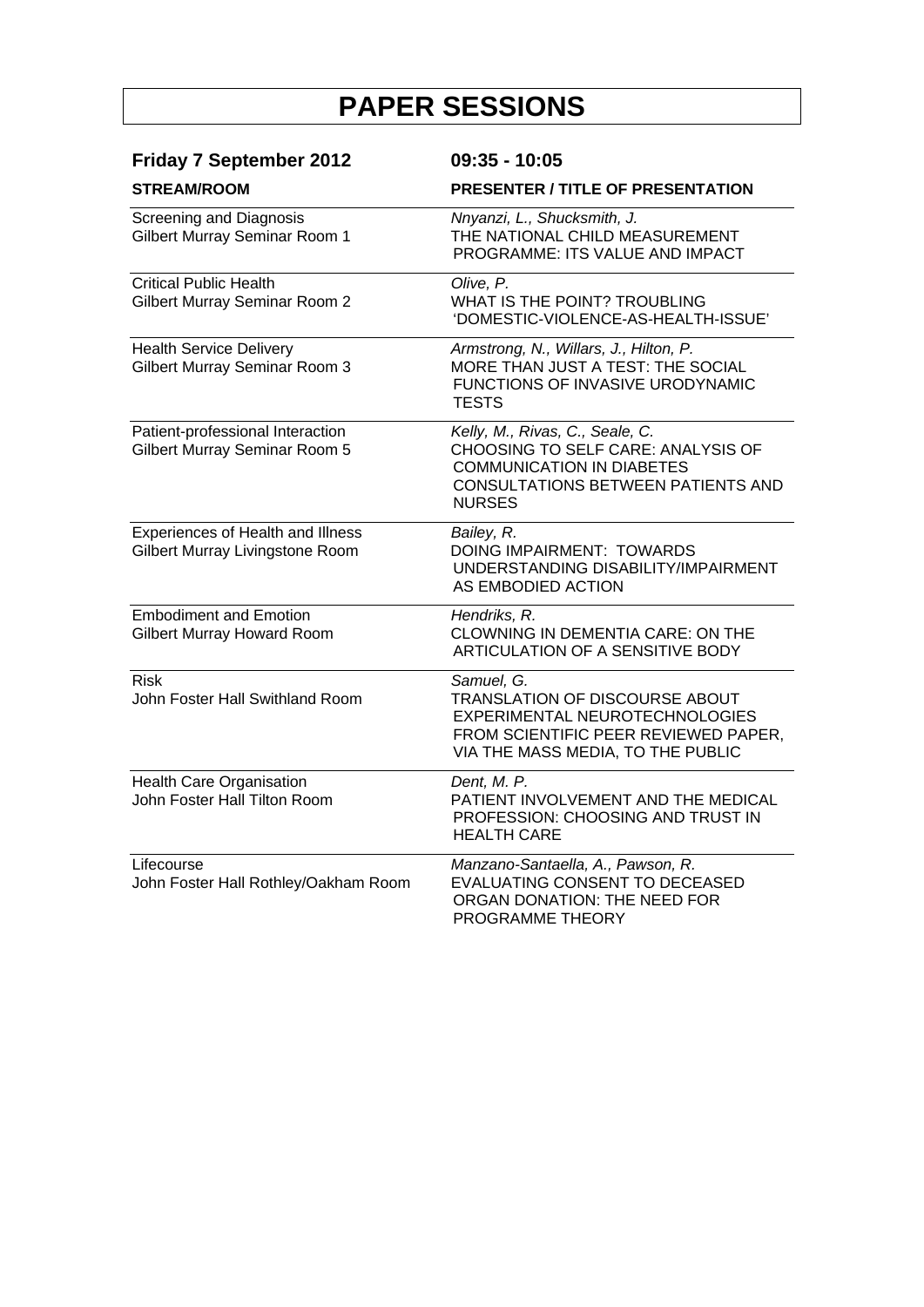| <b>Friday 7 September 2012</b><br><b>STREAM/ROOM</b>                 | 10:10 - 10:40<br><b>PRESENTER / TITLE OF PRESENTATION</b>                                                                                                                                             |
|----------------------------------------------------------------------|-------------------------------------------------------------------------------------------------------------------------------------------------------------------------------------------------------|
| <b>Screening and Diagnosis</b><br>Gilbert Murray Seminar Room 1      | Dove-Wallington, D.<br>MOTIVATIONS AND EXPERIENCES OF<br>SEEKING AND RECEIVING A DIAGNOSIS OF<br>ASPERGER'S SYNDROME IN ADULTHOOD                                                                     |
| <b>Critical Public Health</b><br>Gilbert Murray Seminar Room 2       | Nettleton, S., Green, J.<br>MOBILISING THE BODY: RUNNING AND<br><b>CYCLING AS SOCIAL PRACTICE</b>                                                                                                     |
| <b>Health Service Delivery</b><br>Gilbert Murray Seminar Room 3      | Yardley, S., Wong, G.<br>UNDERSTANDING 'SUCCESS' AND 'FAILURE'<br>IN MULTIMORBIDITY: USING REALIST<br>SYNTHESIS TO IDENTIFY HOW SOCIAL<br>LEARNING AND WORKPLACE PRACTICES<br><b>CAN BE OPTIMISED</b> |
| Patient-professional Interaction<br>Gilbert Murray Seminar Room 5    | Busby, H. W.<br>DILEMMAS IN THE GOVERNANCE OF BLOOD<br>SAFETY: CONCEPTUALISING RELATIONS<br>BETWEEN PATIENTS, PROFESSIONALS AND<br>REGULATORS IN BLOOD SERVICES AND<br><b>TRANSFUSION MEDICINE</b>    |
| Experiences of Health and Illness<br>Gilbert Murray Livingstone Room | Parsons, J.<br>FOOD THERAPY? CONCEPTUALIZING FOOD<br>AS TREATS AND FOOD AS TREATMENT                                                                                                                  |
| <b>Embodiment and Emotion</b><br>Gilbert Murray Howard Room          | Holdsworth, C., Laverty, L., Robinson, J.<br>MORAL TALES OF INTERGENERATIONAL<br><b>DRINKING PRACTICES</b>                                                                                            |
| <b>Risk</b><br>John Foster Hall Swithland Room                       | Patterson, C., Hilton, S.<br>THE NORMALISATION OF OBESITY IN UK<br>NEWSPAPER IMAGES: A VISUAL CONTENT<br><b>ANALYSIS</b>                                                                              |
| Health Care Organisation<br>John Foster Hall Tilton Room             | Lotherington, A. T., Lotherington, A.T.,<br>Halford, S., Obstfelder, A.<br>THE SECOND TWIST? INFORMATION<br>INFRASTRUCTURES AS A FORCE IN THE<br>TRANSFORMATION OF CLINICAL WORK                      |
| Lifecourse<br>John Foster Hall Rothley/Oakham Room                   | Baldwin, K.<br>SOCIAL EGG FREEZING: CONCEPTUALISING<br>CHOICE, AUTONOMY AND RESPONSIBILITY<br>IN MEDIA DISCOURSE                                                                                      |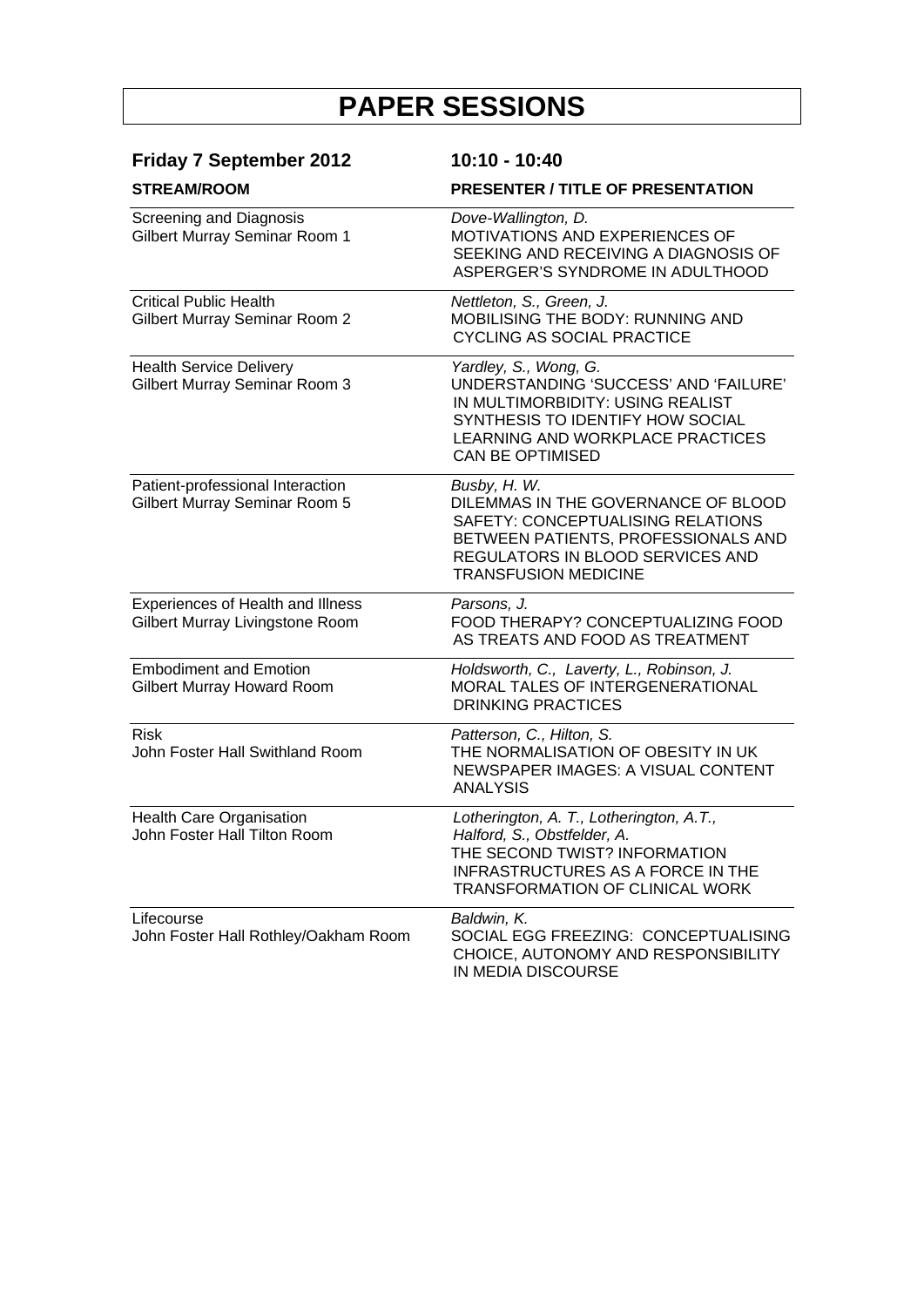| <b>Friday 7 September 2012</b><br><b>STREAM/ROOM</b>                   | $10:45 - 11:15$<br><b>PRESENTER / TITLE OF PRESENTATION</b>                                                                                                                                                         |
|------------------------------------------------------------------------|---------------------------------------------------------------------------------------------------------------------------------------------------------------------------------------------------------------------|
|                                                                        |                                                                                                                                                                                                                     |
| <b>Critical Public Health</b><br><b>Gilbert Murray Seminar Room 2</b>  | Robinson, J.<br>UNREASONABLE DEMANDS? WHY SMOKING<br><b>CESSATION AND PROTECTING CHILDREN</b><br>FROM SECONDHAND EXPOSURE IS 'WORK'<br><b>FOR PARENTS</b>                                                           |
| <b>Health Service Delivery</b><br><b>Gilbert Murray Seminar Room 3</b> | Stewart, K., Bowen, L., Procter, S., Purdy, S.,<br>Ridd, M., Salisbury, C.<br><b>COMPLEX CONSULTATIONS: EXPLORING</b><br>STRATEGIES FOR THE MANAGEMENT OF<br>MULTIMORBIDITY IN PRIMARY CARE<br><b>CONSULTATIONS</b> |
| Patient-professional Interaction<br>Gilbert Murray Seminar Room 5      | Gibson, A., Britten, N., Lynch, J.<br>THEORETICAL DIRECTIONS FOR AN<br>EMANCIPATORY CONCEPT OF PATIENT AND<br>PUBLIC INVOLVEMENT                                                                                    |
| Experiences of Health and Illness<br>Gilbert Murray Livingstone Room   | Ryan, S. S., Ziebland, S.<br>PETS; AN EASILY DISMISSED POPULATION                                                                                                                                                   |
| <b>Embodiment and Emotion</b><br><b>Gilbert Murray Howard Room</b>     | Coleman-Fountain, E., McLaughlin, J.<br><b>RE-SHAPING YOUNG DISABLED BODIES:</b><br><b>EXPLORING THE IMPLICATIONS OF AND</b><br><b>REASONS FOR DIFFERENT FORMS OF</b><br><b>MEDICAL AND SELF-INTERVENTION</b>       |
| <b>Risk</b><br>John Foster Hall Swithland Room                         | Stjerna, M. L., Lauritzen, S. O.<br><b>EMBODIED RISK: A PARENTAL</b><br>PERSPECTIVE ON CHILD FOOD ALLERGY                                                                                                           |
| Health Care Organisation<br>John Foster Hall Tilton Room               | Melby, L.<br>CHANGES IN INTERPROFESSIONAL AND<br>INTERORGANISATIONAL COLLABORATION<br>AFTER THE INTRODUCTION OF AN<br>ELECTRONIC MESSAGING SYSTEM                                                                   |
| Lifecourse<br>John Foster Hall Rothley/Oakham Room                     | Hudson, N., Culley, L., Denny, E.,<br>Mitchell, H., Raine-Fenning, M., Law, C.<br>MEN, GENDER AND ENDOMETRIOSIS:<br>ACCOUNTS OF CHRONIC ILLNESS FROM<br>THE 'WELL' PARTNER                                          |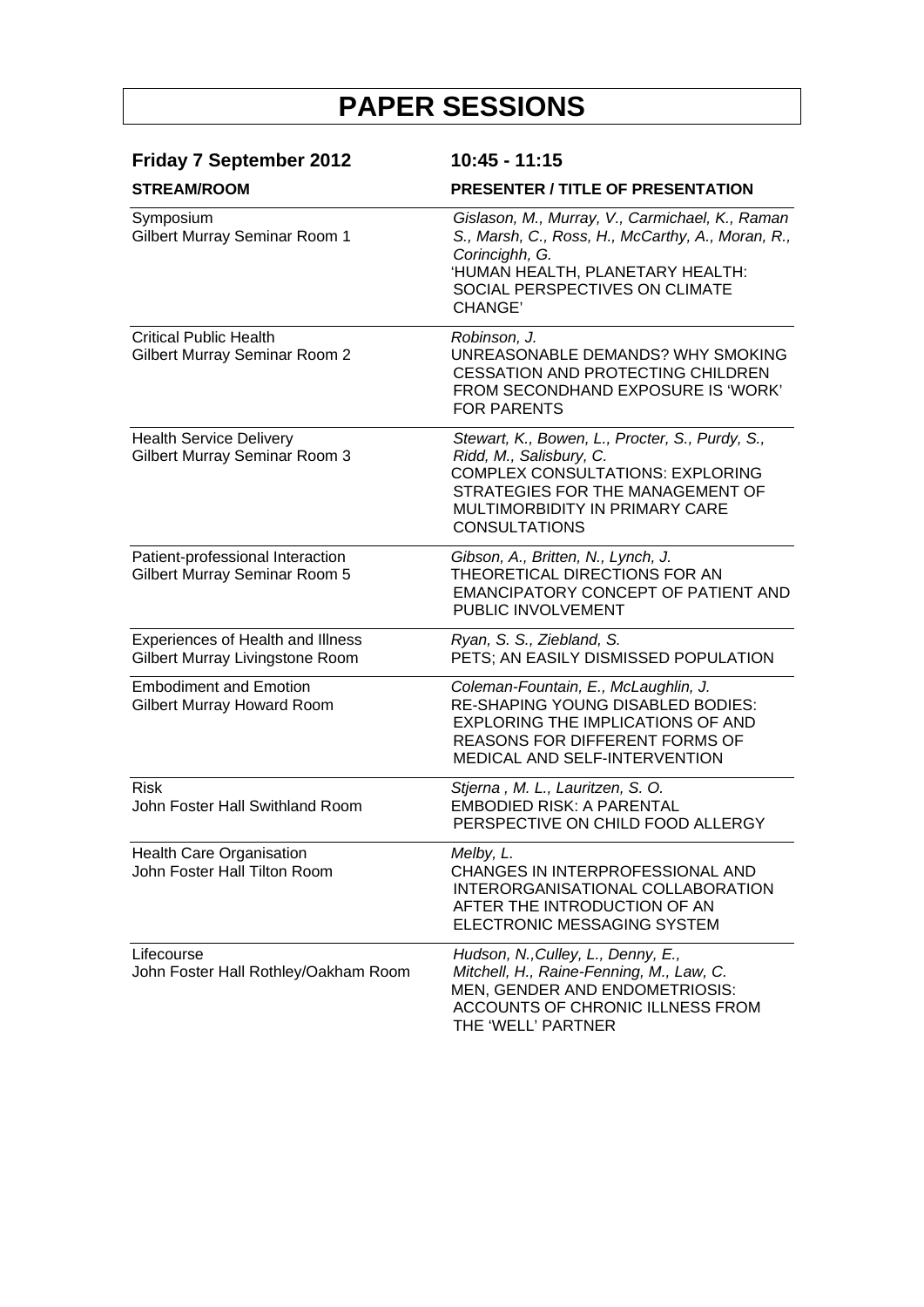| <b>Friday 7 September 2012</b><br><b>STREAM/ROOM</b>                 | 11:20 - 11:50<br><b>PRESENTER / TITLE OF PRESENTATION</b>                                                                                                                                |
|----------------------------------------------------------------------|------------------------------------------------------------------------------------------------------------------------------------------------------------------------------------------|
|                                                                      |                                                                                                                                                                                          |
| <b>Health Service Delivery</b><br>Gilbert Murray Seminar Room 3      | Sitton-Kent, L.<br>LEAN TIMES IN THE NHS? THE<br>IMPLEMENTATION OF PRODUCTIVE WARD                                                                                                       |
| Patient-professional Interaction<br>Gilbert Murray Seminar Room 5    | Barbour, R.<br>'FAT CHANCE': THE UNCOMFORTABLE FIT<br>BETWEEN OBESITY, HEALTH PROMOTION<br>AND MEDICAL SOCIOLOGY                                                                         |
| Experiences of Health and Illness<br>Gilbert Murray Livingstone Room | Greenfield, S., Findlay, A.<br>'AND, I CONFESS, DESPITE BEING A<br>PHYSICIAN I WAS SHAMEFULLY SICK'(OVID,<br>5BC). GPS EXPERIENCES OF BEING A<br><b>HOSPITAL PATIENT</b>                 |
| <b>Embodiment and Emotion</b><br>Gilbert Murray Howard Room          | Fixsen, A., Ridge, D.<br>SIMULATED INTERACTION RITUALS AND<br>'SHAMBOLIC EMOTIONS': AN EXPLORATION<br>OF STUDENT CAM PRACTITIONER<br>EXPERIENCE OF A GROUP REFLECTIVE<br>PRACTICE COURSE |
| <b>Risk</b><br>John Foster Hall Swithland Room                       | Maunula, L.,<br>CAUTIONARY TALES: A FOUCAULDIAN<br>DISCOURSE ANALYSIS OF CANADIAN PRINT<br>NEWS REPRESENTATIONS OF H1N1 RISK                                                             |
| <b>Health Care Organisation</b><br>John Foster Hall Tilton Room      | Carter, C., Moreira, T., Kumar, N.<br><b>BUILDING RESEARCH CAPACITY IN THE</b><br>NHS: AN ETHNOGRAPHIC STUDY OF THE<br><b>WORK OF A RESEARCH PROMOTER</b>                                |
| Lifecourse<br>John Foster Hall Rothley/Oakham Room                   | Tandinco, F.<br>COLONIZED YET EXCLUDED: THE PARADOX<br>OF MALE INVOLVEMENT IN A<br>MCDONALDIZED FAMILY PLANNING<br><b>PROGRAM</b>                                                        |